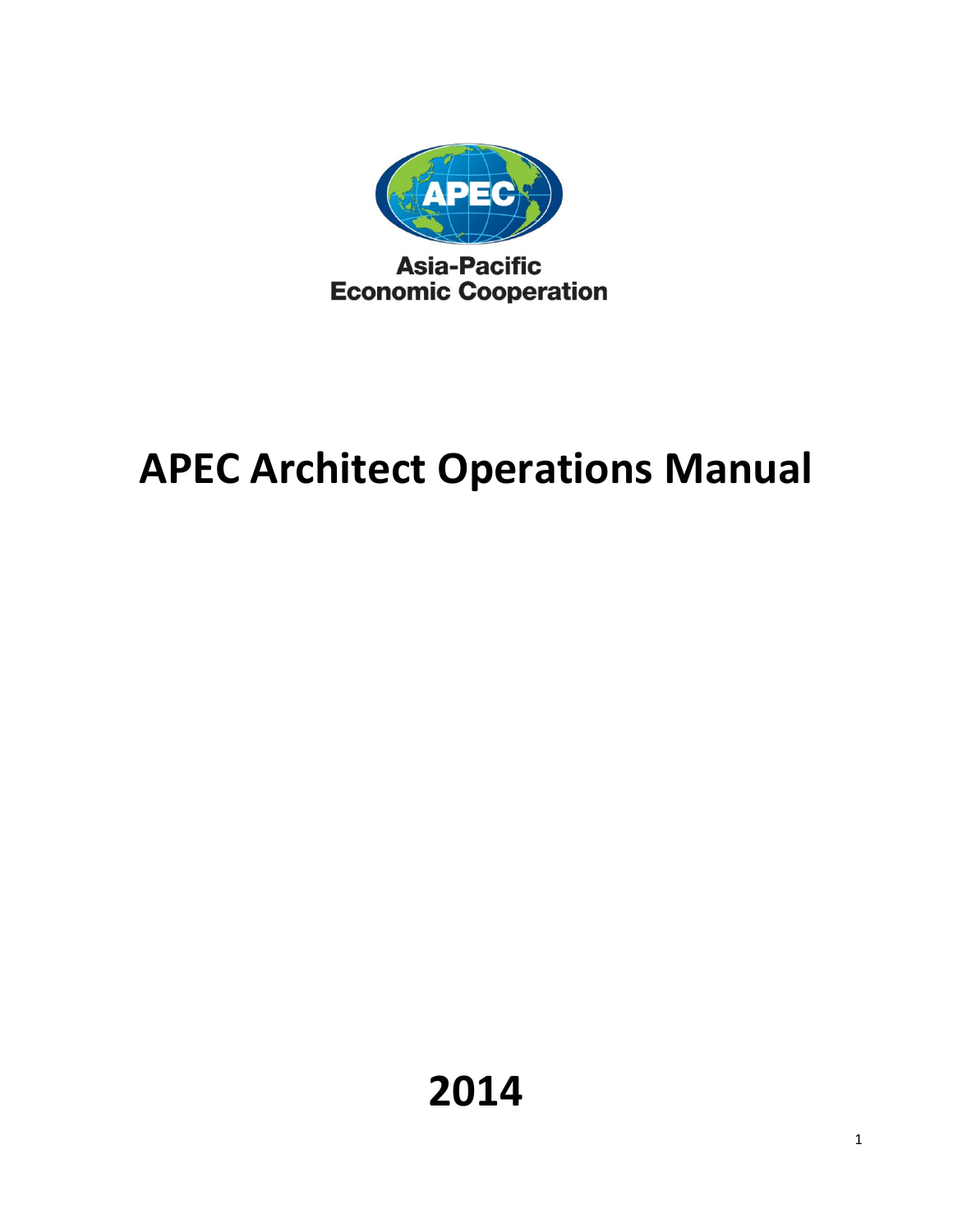## APEC Architect Operations Manual

## **CONTENTS**

| <b>Glossary of Terms</b>                         |    |
|--------------------------------------------------|----|
| <b>Foreword</b>                                  |    |
| 1. The APEC Architect Framework – an Overview    | 5  |
| 2. Registration as an APEC Architect             | 9  |
| 3. APEC Architect Register                       | 14 |
| 4. Monitoring Committees                         | 17 |
| 5. The APEC Architect Central Council            | 21 |
| 6. Administrative Arrangements - the Secretariat | 24 |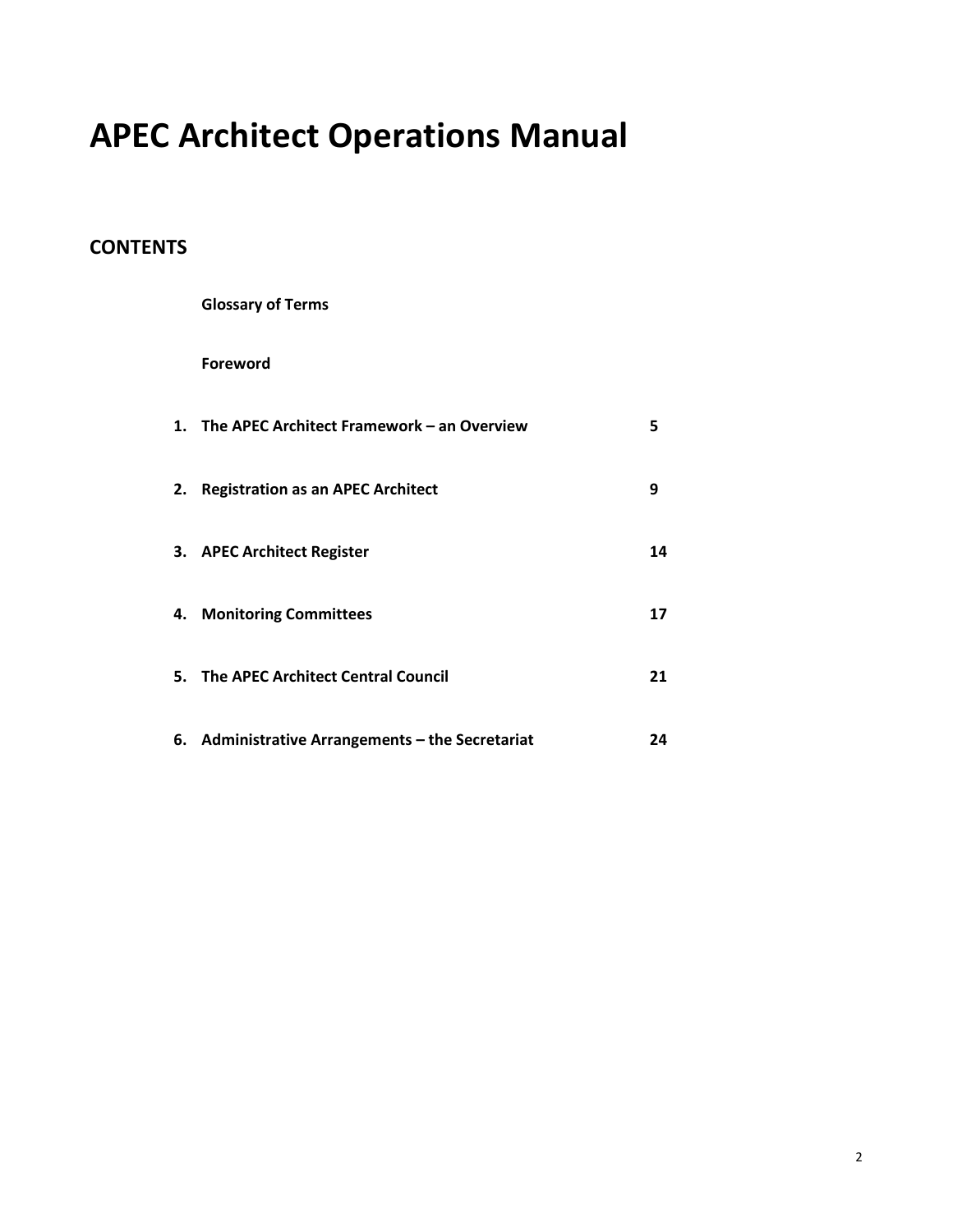## GLOSSARY OF TERMS

| <b>Accreditation:</b>         | Also validation - the granting of approval/recognition to a course or program of<br>study, which has been tested to produce results of an acceptable standard against<br>set criteria.                                                                                                                                                                                                                                                                     |  |  |  |  |  |  |  |
|-------------------------------|------------------------------------------------------------------------------------------------------------------------------------------------------------------------------------------------------------------------------------------------------------------------------------------------------------------------------------------------------------------------------------------------------------------------------------------------------------|--|--|--|--|--|--|--|
| <b>Authorisation:</b>         | Approval granted by the Central Council to a Monitoring Committee to maintain a<br>section of the APEC Architect Register.                                                                                                                                                                                                                                                                                                                                 |  |  |  |  |  |  |  |
| <b>Benchmark Criteria:</b>    | Agreed standards by which other standards can be measured.                                                                                                                                                                                                                                                                                                                                                                                                 |  |  |  |  |  |  |  |
| <b>Central Council:</b>       | The joint governing body of the APEC Architect Project composed of nominees of<br>Monitoring Committees of participating economies, with ultimate responsibility for<br>a range of matters, including the approval of Monitoring Committees, strategic<br>directions and administrative arrangements.                                                                                                                                                      |  |  |  |  |  |  |  |
| <b>Consensus:</b>             | Agreement without dissent                                                                                                                                                                                                                                                                                                                                                                                                                                  |  |  |  |  |  |  |  |
| <b>Domain Specific</b>        | Competencies or knowledge related to conditions of professional practice specific<br>to a host economy.                                                                                                                                                                                                                                                                                                                                                    |  |  |  |  |  |  |  |
| <b>Home Economy</b>           | Economy of permanent residence and primary registration/licensure as an architect                                                                                                                                                                                                                                                                                                                                                                          |  |  |  |  |  |  |  |
| <b>Host Economy:</b>          | Economy of secondary registration/licensure as an architect                                                                                                                                                                                                                                                                                                                                                                                                |  |  |  |  |  |  |  |
| <b>Monitoring Committee:</b>  | Independent committee formed by a participating economy, with delegated<br>authority of the Central Council to maintain a section of the APEC Architect Register<br>in its economy and to act as nominating body for the Central Council.                                                                                                                                                                                                                  |  |  |  |  |  |  |  |
| <b>Participating Economy:</b> | An APEC economy with an authorised Monitoring Committee                                                                                                                                                                                                                                                                                                                                                                                                    |  |  |  |  |  |  |  |
| <b>Recognition:</b>           | Also professional recognition - acceptance by a regulatory authority of compliance<br>with requirements.                                                                                                                                                                                                                                                                                                                                                   |  |  |  |  |  |  |  |
| <b>Registered Architect:</b>  | An architect holding a current registration such that he or she is permitted and<br>licensed under domestic law to the unrestricted practice of architecture at the<br>present time.                                                                                                                                                                                                                                                                       |  |  |  |  |  |  |  |
| <b>Registration:</b>          | Also licensure - see Registered Architect                                                                                                                                                                                                                                                                                                                                                                                                                  |  |  |  |  |  |  |  |
| <b>Regulatory Authority:</b>  | Authority responsible for the registration/licensure or recognition of persons<br>permitted to offer professional services as an architect.                                                                                                                                                                                                                                                                                                                |  |  |  |  |  |  |  |
|                               | Note: In economies with multiple domestic jurisdictions, the 'regulatory authority' referred<br>to in this Manual is taken to be the national organisation composed of representatives of<br>regional jurisdictions to formulate national standards and procedures for the professional<br>recognition of architects. It is understood that the ultimate legal decision for the application<br>of these standards rests with the individual jurisdictions. |  |  |  |  |  |  |  |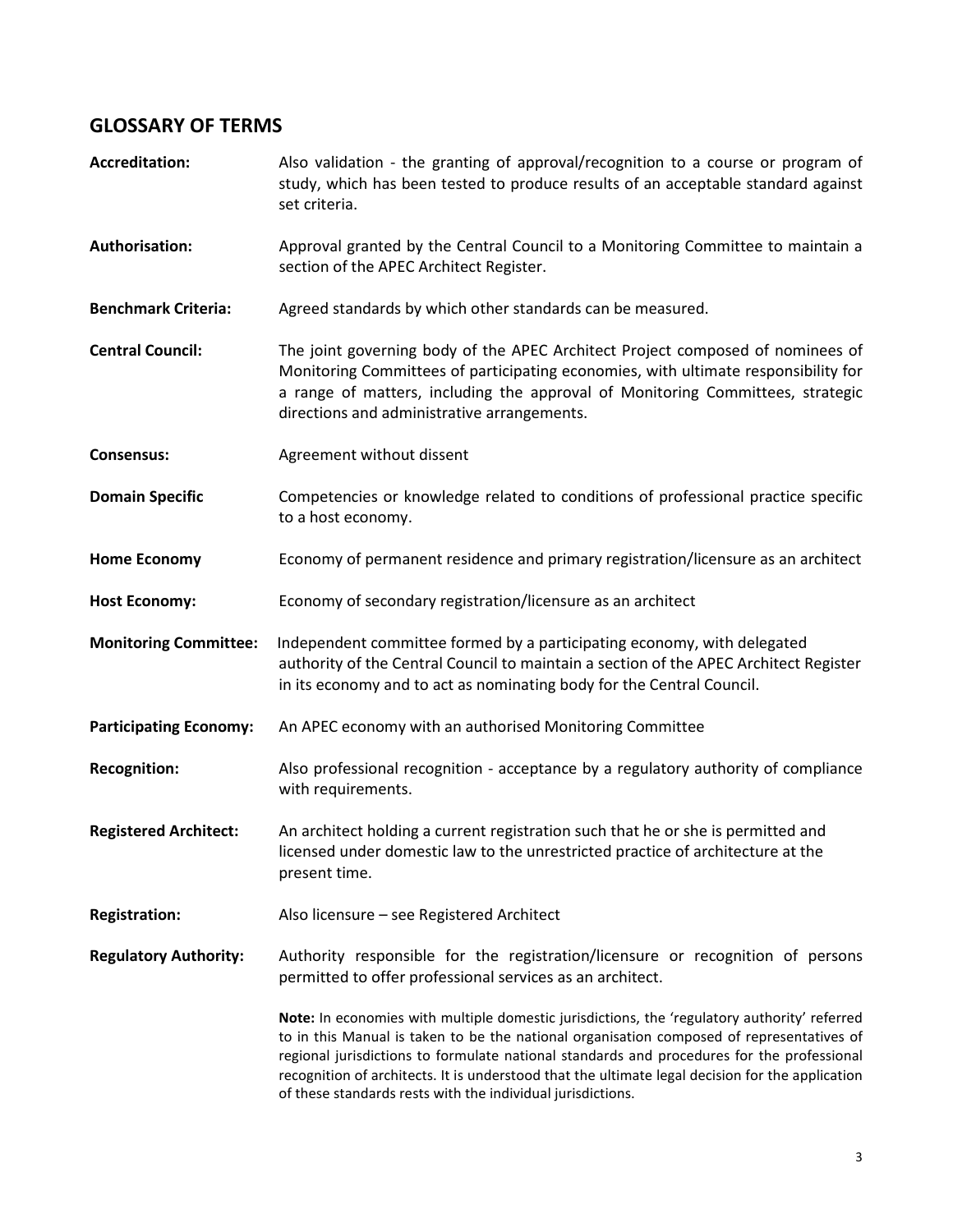## FOREWORD

The Asia Pacific Economic Cooperation (APEC) is an international forum composed of twenty-one member economies that have undertaken to act collectively to promote economic and technical cooperation within the Asia-Pacific region. Its purpose is 'to sustain the growth and development of the region for the common good of its peoples'. APEC builds on WTO General Agreement on Trade and Services (GATS) principles for the progressive liberalisation of trade in services through the reduction of regulatory restrictions, leading to reciprocal agreements between member economies where appropriate.

The APEC Architect Project is an initiative of the APEC Human Resources Development Working Group (HRDWG), one of a number of sectoral groups established to implement APEC programs. The project was endorsed by the HRDWG at its year 2000 meeting in Brunei as a direct response to the Group's strategic priority of facilitating mobility of qualified persons by developing a means for the mutual recognition of skills and qualifications.

A Steering Committee was formed by the APEC economies participating in the project to develop a mechanism by which current restrictions on the professional recognition of architects from other economies would be reduced or removed. Through the positive commitment of those involved, and fruitful negotiation in the intervening period, a set of principles and an operational framework for the creation of an APEC Architect Register has been agreed by all participants. Registration as an APEC Architect provides evidence of the achievement of professional standards that may satisfy some, or all, of the requirements for the recognition of architects by host APEC economies

This Manual sets out the organisational structure of the APEC Architect framework and the rules and criteria that underpin its operation. The contents of the Manual are subject to continued scrutiny by the APEC Architect Central Council, which jointly manages the project, to ensure its currency and continued response to changes that develop in the practice of architecture. It is a document that will continue to evolve as it is tested, reviewed and amended as necessary.

The GATS identifies four modes of service provision, of which the third, 'establishment of a commercial presence', and the fourth, 'the presence of natural persons', are those that are essentially addressed by the APEC Architect framework. However the project will have relevance for all means by which architectural services are exported.

APEC is a cooperative association between regional economies; it is not bound by treaty. Although participating economies are guided by APEC objectives and the GATS principles that inform them, decisions taken by the Central Council are reached by consensus, they do not place a mandatory obligation on any economy.

Member Economies of the APEC Architect Central Council 2014 Australia, Canada, People's Republic of China, Hong Kong China, Japan, Republic of Korea, Malaysia, Republic of Mexico, New Zealand, Republic of the Philippines, Singapore, Chinese Taipei, Thailand, United States of America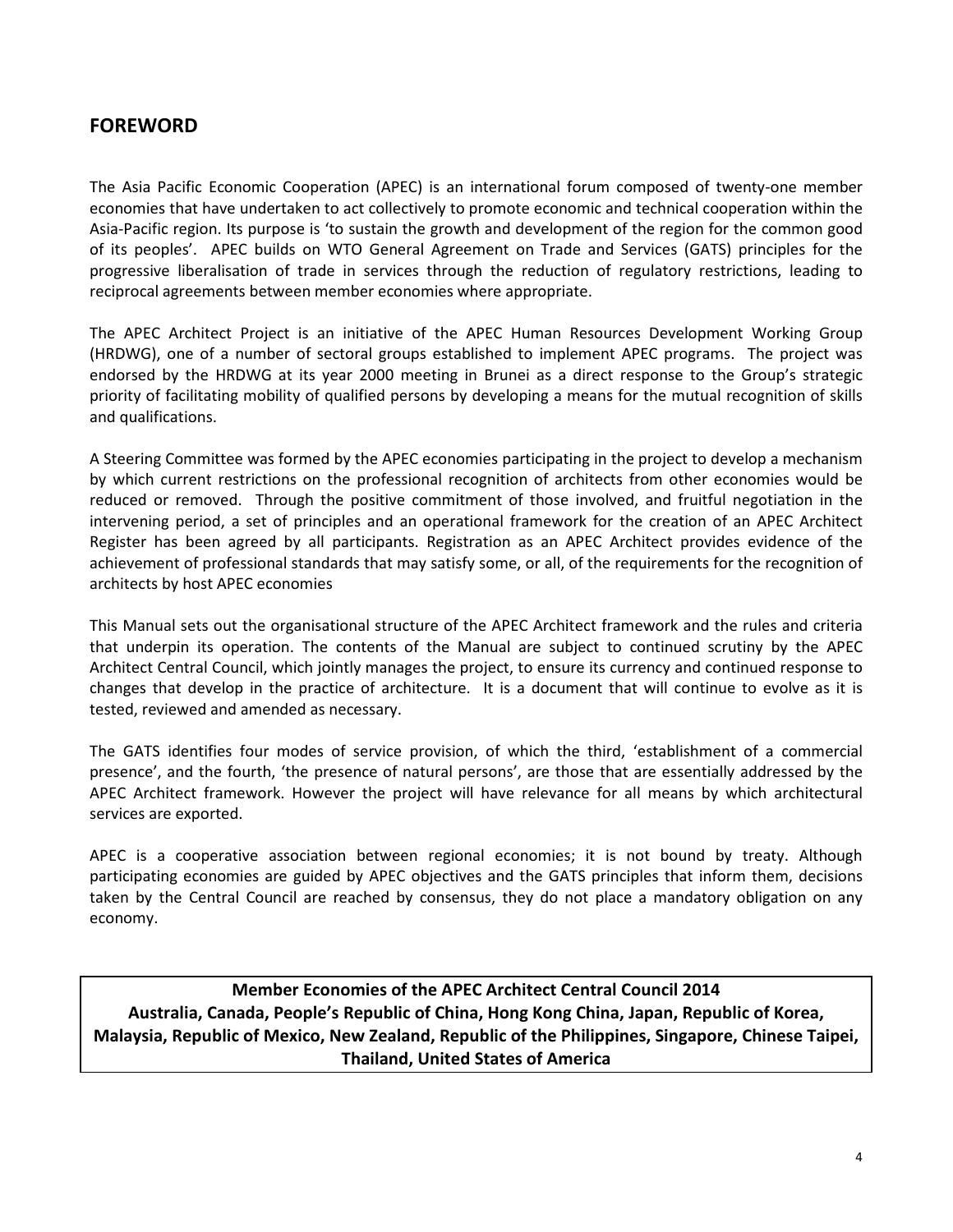## 1. THE APEC ARCHITECT FRAMEWORK - AN OVERVIEW

APEC Architect participating economies acknowledge the public benefit of the mobility of architects in the provision of architectural services, the positive value of cultural diversity and the mutual benefits of cooperation in developing a framework to facilitate these goals.

#### Purpose

The aim of the APEC Architect framework is to establish a mechanism to facilitate the mobility of architects for the provision of architectural services throughout the APEC region by reducing current barriers to the export of professional services. Its central function is to maintain a Register of APEC Architects who have fulfilled common elements of the education and training requirements for professional recognition in participating economies and are currently registered/licensed as architects, and who have a proven record of professional experience as registered practitioners.

Through the identification of these common aspects of professional recognition, reinforced by a period of professional experience, registration as an APEC Architect defines a level of competence that will satisfy designated registration criteria in other participating economies without further assessment. A host economy may additionally adopt special requirements for the recognition of APEC Architects to address aspects of professional practice specific to that economy; such requirements however must be fully transparent.

#### Structure

Overall responsibility for the operation of the APEC Architect Register rests with a Central Council composed of nominees of independent Monitoring Committees established for this purpose in each participating economy, and authorised by the Central Council to carry out its functions. Policies governing the operation of the APEC Architect Register and strategies adopted for its implementation are determined jointly by the representatives of participating economies appointed to the Central Council.

The APEC Architect Register is divided into sections, each administered by the Monitoring Committee of a participating economy, for the enrolment of architects registered/licensed in that economy who meet APEC Architect criteria. Monitoring Committees are responsible for the management of their respective sections of the Register on behalf of the Central Council.

## APEC Architects

An APEC Architect is a person who is registered, licensed or otherwise professionally recognised as an architect in a participating economy, and whose name is enrolled on a section of the APEC Architect Register maintained by that economy. APEC Architects are bound by host economy codes of professional conduct to protect public health, safety and welfare.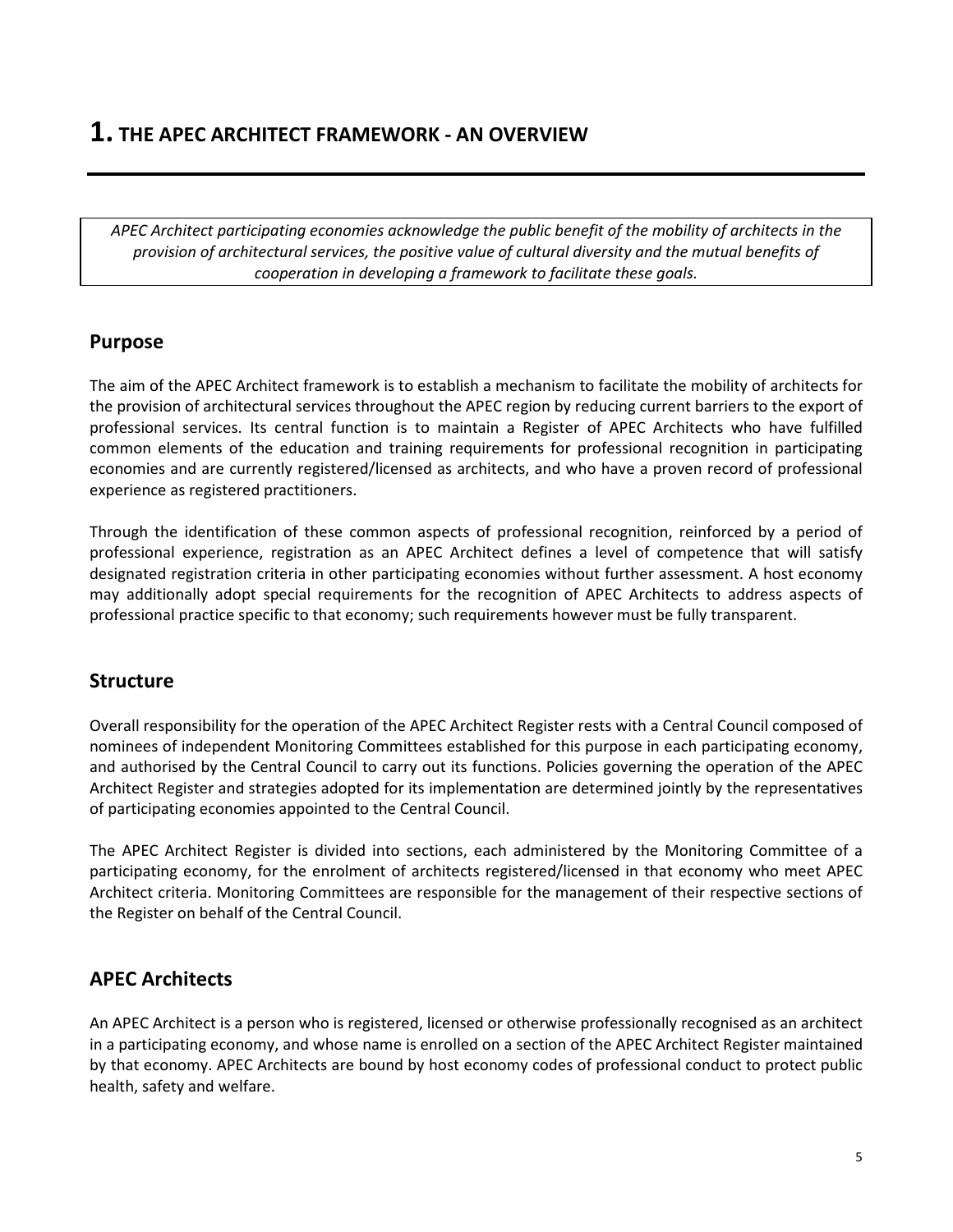The criteria adopted by the Central Council for admission to the APEC Architect Register, and use of the description 'APEC Architect', are based on identification of a common sequence and elements in the education, training and assessment of architects as qualified to provide professional architectural services in the home economy. These consist of:

- An accreditation or recognition procedure for education programs in architecture,
- A minimum period of post-graduation practical experience, with specified requisites,
- Fulfillment of registration, licensing or other requirements for full professional recognition, and
- A minimum period of professional practice as a registered or licensed architect, with specified requisites.

Architects deemed by the Central Council to fulfil these requirements are eligible for registration as an APEC Architect. To retain their registration, APEC Architects must comply with obligations imposed by their home economies for maintaining professional competence and observing codes of professional conduct. Host economies may choose to impose special requirements for the recognition of APEC Architects for practice in their economies, but any such requirements must be fully transparent. (See p. 9 for further details)

## Monitoring Committees

Each participating economy is required to establish a Monitoring Committee to take responsibility for administration of the APEC Architect framework in that economy, after receiving authorisation by the Central Council to do so. Monitoring Committees act with delegated authority from the Central Council to implement its policies and carry out it duties.

The primary duty of a Monitoring Committee is to operate a section of the APEC Architect Register for the enrolment of APEC Architects registered/licensed in that economy. It must confirm that candidates for APEC Architect registration have complied with criteria adopted by the Central Council and assess the professional practice experience they have obtained as registered/licensed architects. Each Monitoring Committee is also responsible for ensuring the continued maintenance of required standards.

Monitoring Committees are the constituent bodies of the Central Council. They must nominate one or more representatives to the Council, with each Monitoring Committee entitled to one vote. They are called upon to contribute from time to time to the administrative and review functions of the Central Council and generally to act as centres of information on all APEC Architect matters, and to promote its purposes.

The decisions taken by the Central Council are reached by consensus and are not binding on the regulatory authority of any participating economy. (See p. 14 for further details)

## Authorisation of Monitoring Committees

Newly formed Monitoring Committees wishing to establish a section of the APEC Architect Register must first be authorised by the Central Council to do so. Applications for authorisation must be accompanied by information on the professional recognition/accreditation systems in place in the economy and details of its proposals for assessment of APEC Architect criteria, and any other information the Council deems necessary. Advice on the structure of the Monitoring Committee and its arrangements for administration of the section of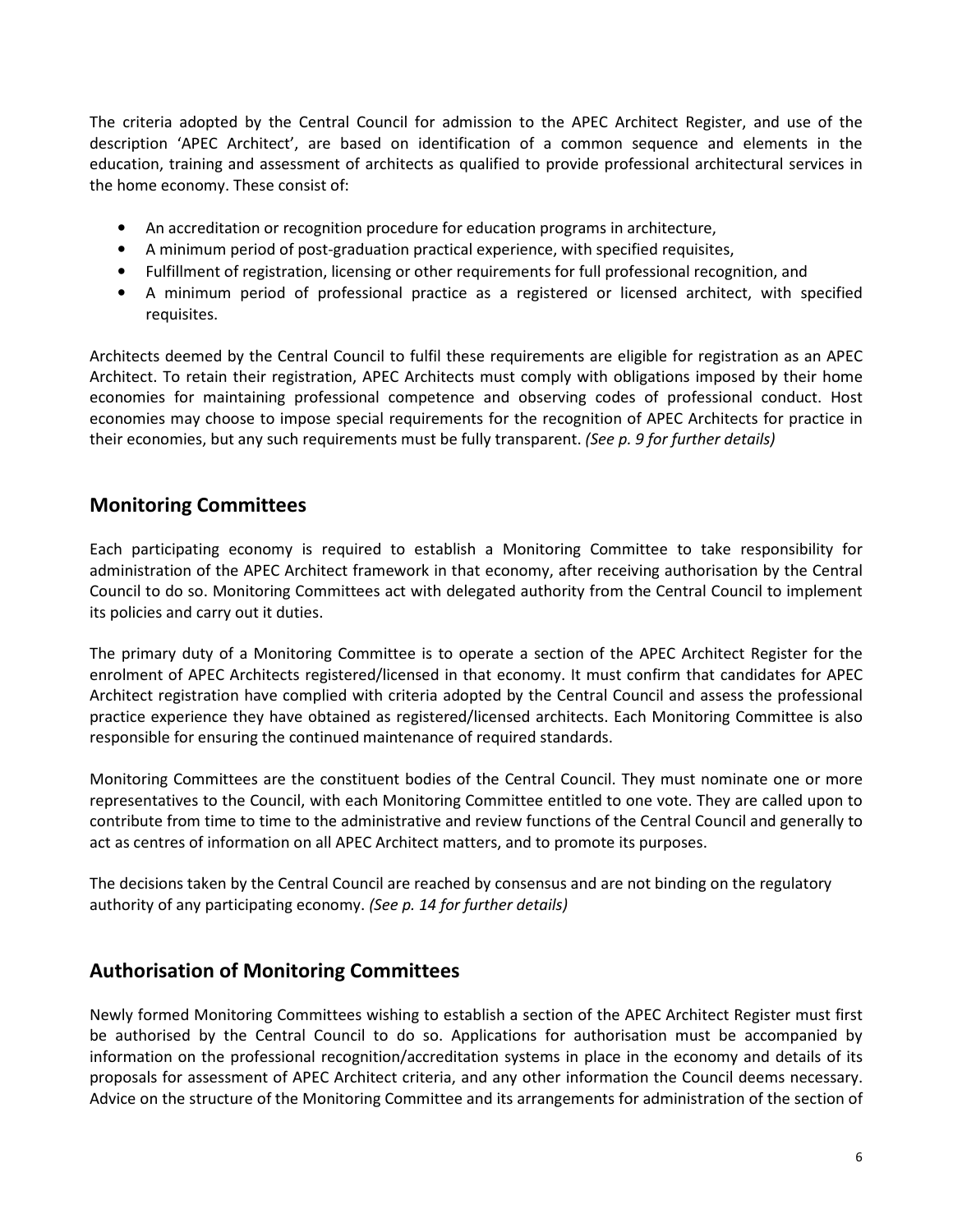the APEC Architect Register within its economy will also be required. Monitoring Committees that have been granted authorisation may establish a section of the APEC Architect Register. (See p. 16 for further details)

## Central Council

The Central Council has ultimate responsibility for all matters relating to the APEC Architect framework. The Council comprises at least one representative appointed by the Monitoring Committee of each economy authorised to operate a section of the Register. Non-authorised economies may also be invited to attend Council meetings as non-voting observers. The Central Council's primary duty is to decide the standards and criteria required for registration as an APEC Architect and to establish operational procedures for management of the APEC Architect Register. These are reviewed periodically by the Council to ensure their continued relevance to the practice of architecture within the APEC region and the effectiveness of the systems employed to assess them. The Council is responsible for the authorisation of Monitoring Committees to maintain a section of the Register and for subsequent review of their continued conformance with APEC Architect registration criteria.

Effective communication with relevant authorities in participating economies, architects and consumers alike, is essential for successful operation of the APEC Architect Register. The provision of information on its objectives and achievements, and promotion of the role it plays in facilitating the mobility of architects within the region are also important functions of the Central Council. (See p.20 for further details)

## Administrative Provisions

Responsibility for providing administrative services for the APEC Architect Central Council and acting as the project Secretariat is undertaken in rotation by participating economies. The economy performing this role at any time may share its duties with other economies or it may be exempted from them on request. During its term of office, the Secretariat is required to administer all Council business, manage its meetings and coordinate the activities of the independent Monitoring Committees. It acts as a centre of information for the project and maintains the APEC Architect website.

## Desired Outcomes – Facilitating the Mobility of Architects

The introduction of the APEC Architect Register has created an effective mechanism for achieving the strategic priority of the APEC HRDWG 'to facilitate the mobility of qualified persons by developing a means for the mutual recognition of their skills and qualifications'. By providing evidence that agreed standards of competence required for professional recognition have been satisfied, APEC Architects may be exempt from many current restrictions on access to independent practice, such as pre-registration examination and host economy experience, that are normally imposed on architects from other countries. Even though they may still be tested on practice issues specific to the host economy, the savings in time and costs for all involved, architects and regulatory authorities alike, are substantial.

The APEC Architect Reciprocal Recognition Framework, which records the registration/certification requirements of participating economies for the professional recognition of APEC Architects from other economies, may be viewed on the Central Council website at www.apecarchitect.org.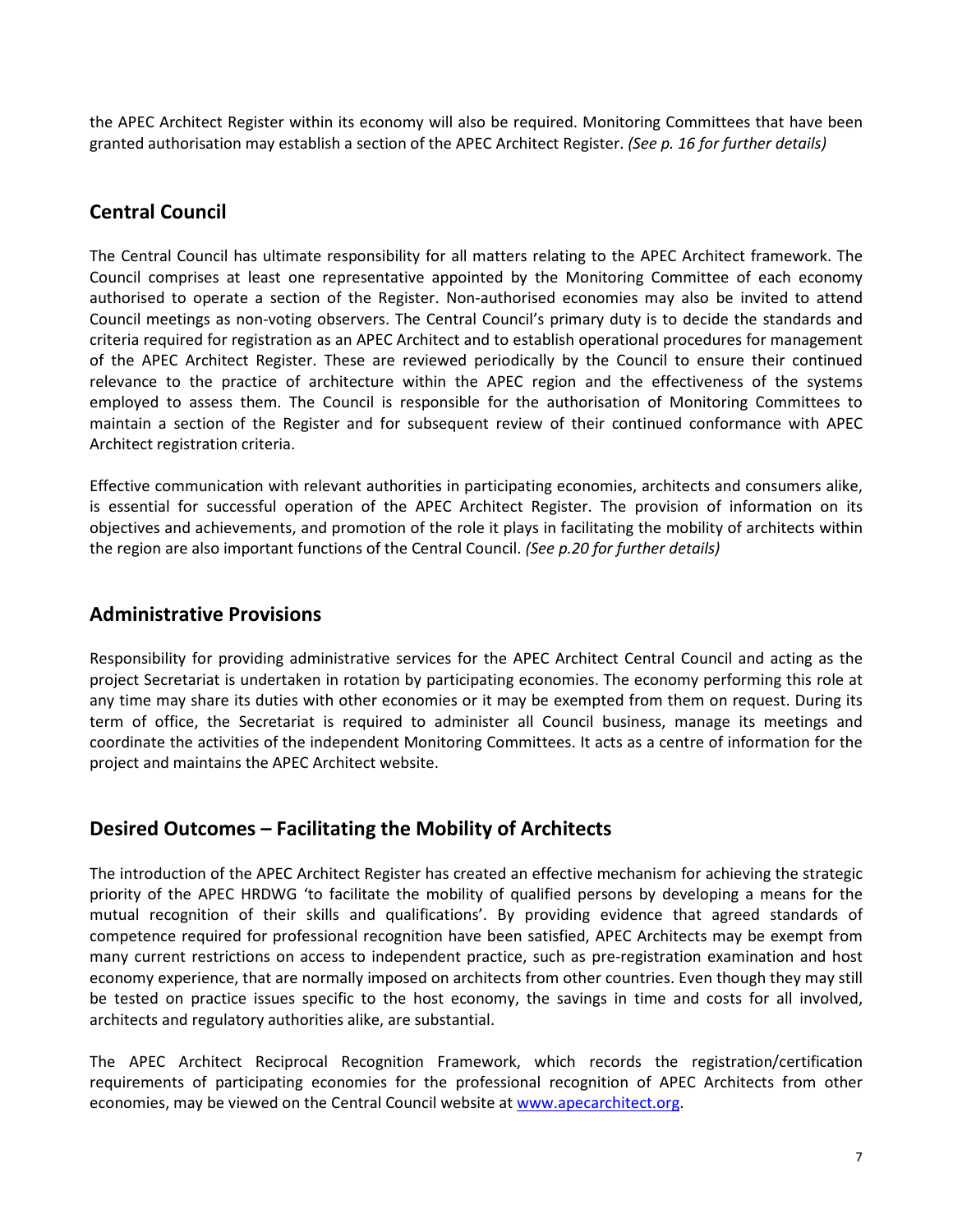Through its identification of common standards of professional competence and the quality assurance systems applied to ensure that they are maintained, the APEC Architect framework provides a reliable and transparent basis for the further negotiation of reciprocal arrangements between APEC economies for the mutual recognition of architects. The APEC goals of progressive liberalisation of access to markets for the provision of professional services will become a reality as the benefits of the APEC Architect framework are recognised and endorsed throughout the Asia Pacific region.

## **Termination**

The APEC Architect Central Council will operate for so long as it is acceptable and desirable to participating economies.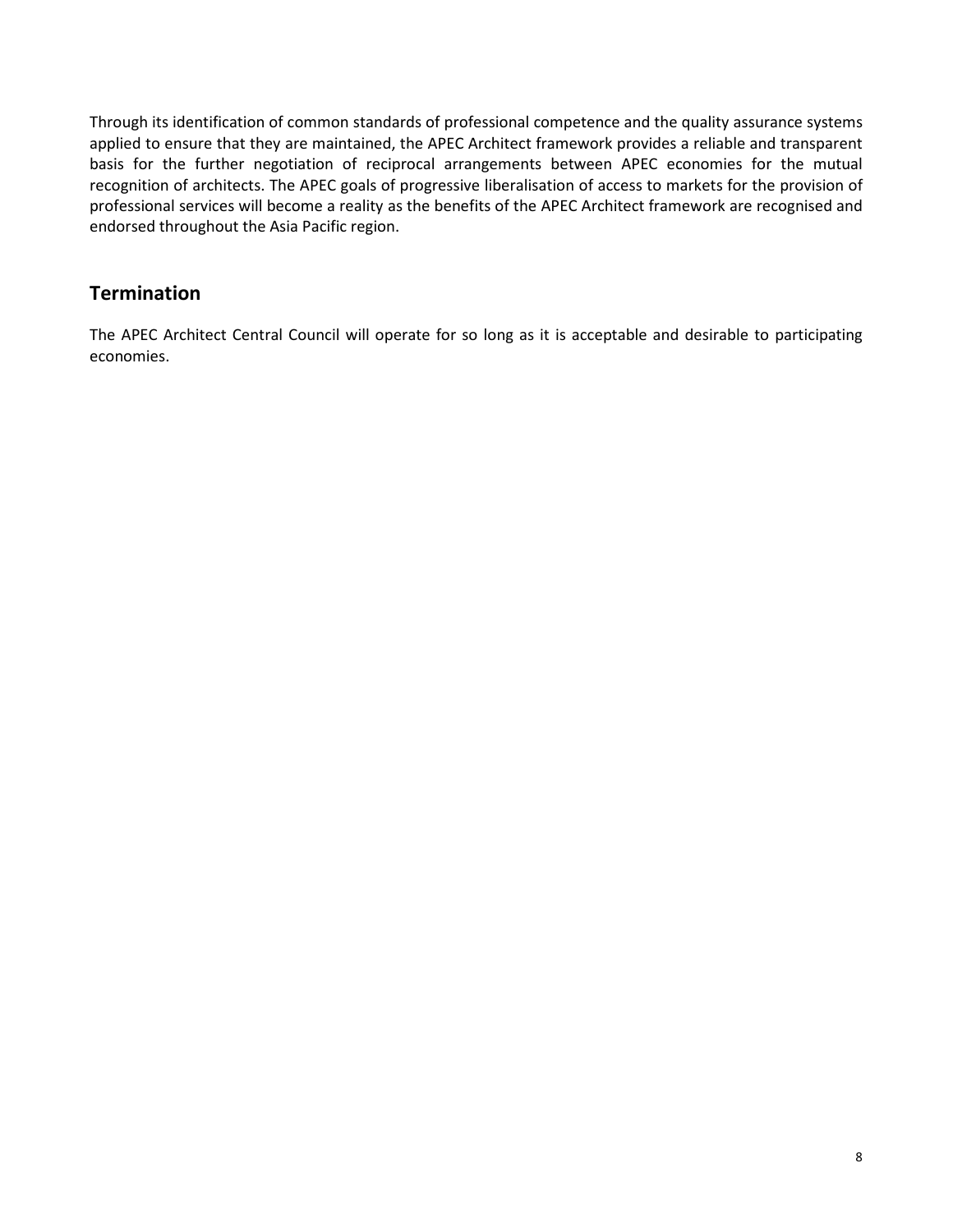## 2. REGISTRATION AS AN APEC ARCHITECT

A candidate for registration as an APEC Architect must be currently registered/licensed or otherwise professionally recognised as an architect in the economy that maintains the section of the APEC Architect Register to which application for admission is made. Architects must demonstrate to the appropriate Monitoring Committee that they have completed an accredited/recognised program of architectural education, fulfilled pre-registration experience requirements, have practised for at least seven years as registered/licensed architects and satisfied any additional requirements, all in accordance with criteria determined by the Central Council. Architects may only be enrolled on the section of the APEC Architect Register in their home economy, unless otherwise provided by this Manual.

(Note: APEC Architect Registration applies only to individual persons, not to architectural practices or firms)

The statement on the 'Competence of an APEC Architect' at 2.3 describes the scope of practice and the skills and knowledge required of an APEC Architect.

## A. APEC ARCHITECT REGISTRATION CRITERIA

The following set of principles satisfies Central Council criteria for admission to the APEC Architect Register and the right to use the description 'APEC Architect'.

#### 1. Architectural Education

#### Educational Benchmark Statement

Education as an architect shall comprise at least four years of full time study. The education must be of university level, with architecture the principal component. It must maintain a balance between theoretical and practical aspects of architectural training and lead to the acquisition of the skills and knowledge necessary to underpin the required competence of an APEC Architect. Structured experiential learning, determined by the regulatory authority economy to be the equivalent of full-time architectural study as described above, would also satisfy the APEC Architect education requirements.

#### Common Elements of Architectural Education Programs

The core subject areas in an accredited/recognised program of architectural education are:

- Design, as the predominant subject category,
- Technology and Environmental Science,
- Social, Cultural and Environmental Studies, and
- Professional Studies.

Other subject areas within architectural educational programs may include:

- Related Studies, and
- General Education.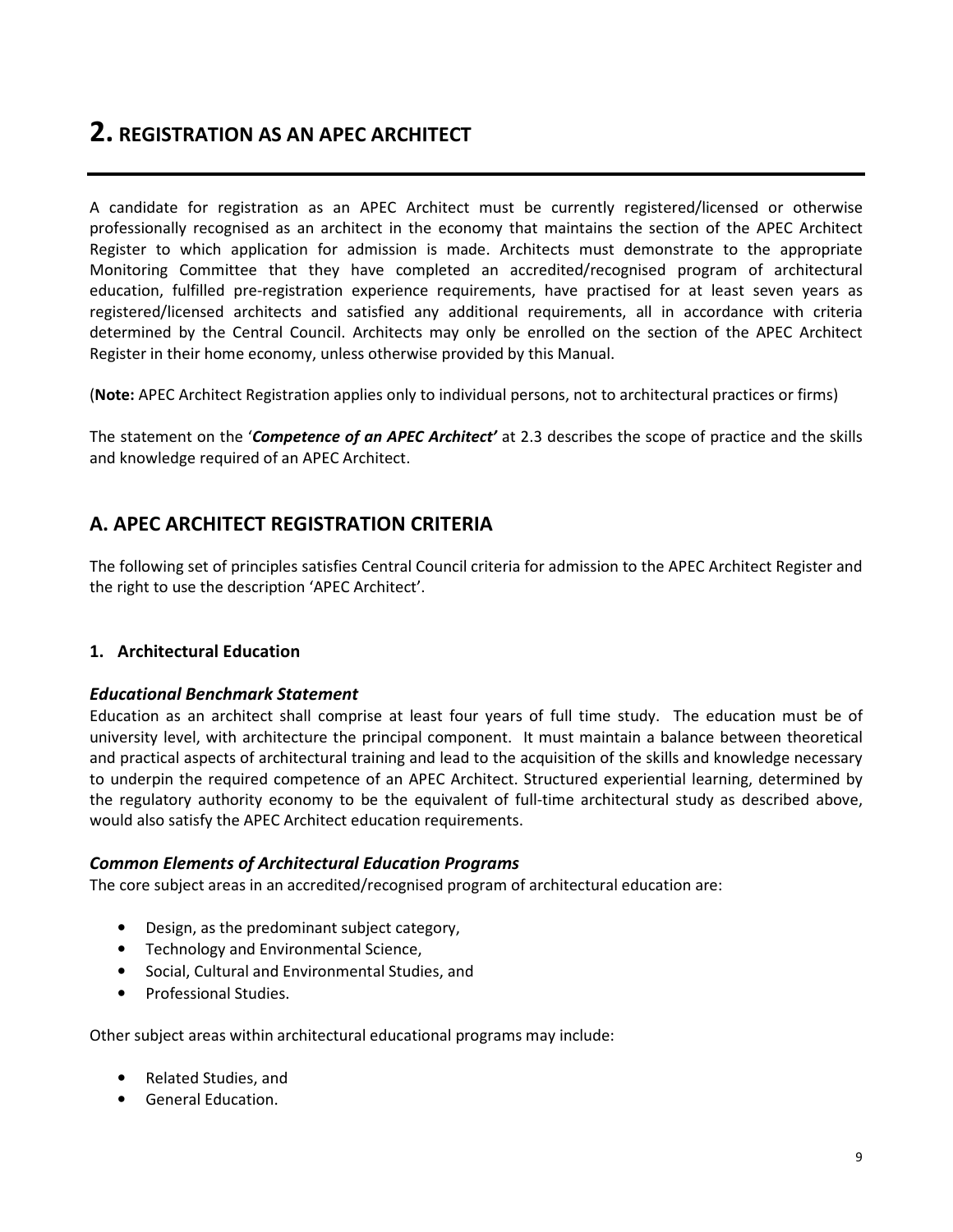#### Accreditation/Recognition Procedure for Educational Programs in Architecture

Processes incorporating the following principles of good governance will satisfy the accreditation/recognition criteria for educational programs for an APEC Architect. The accrediting/recognising body should:

- Have authority and, where appropriate, legal status and be transparent, independent and publicly accountable, and
- Have a structured process for the approval of qualifications and compliance with agreed standards.

The Central Council agrees to respect the accreditation/recognition procedures of each participating economy.

#### 2. Fulfillment of Period of Pre-registration or Pre-licensing Experience for Recognition as an Architect in a Home Economy

Applicants for registration as an APEC Architect must have completed a prescribed period of practical prelicensure or pre-registration diversified experience, as defined by the home economy, for a minimum period equivalent to a total of two years.

#### 3. Fulfillment of Registration/Licensing Requirements for Recognition as an Architect in a Home Economy

The purpose of this criterion is, in the first instance, to establish eligibility for registration as an APEC Architect, not for registration in another economy.

Fulfillment of registration/licensing requirements for recognition as an architect in a home economy is accepted as meeting this criterion for an APEC Architect.

#### 4. Professional Practice as a Registered/Licensed Architect

Applicants for registration as an APEC Architect must satisfy the home economy Monitoring Committee that they have completed a minimum period of professional practice of seven years; after initial registration/licensure as an architect in any participating economy. This experience must be gained in all of the following categories of architectural practice:

- Preliminary studies and preparation of brief,
- Design,
- Contract Documentation, and
- Administration.

At least three years of that period must have been undertaken as an architect:

- With sole professional responsibility for the design, documentation and contract administration of buildings of moderate complexity,
- OR in collaboration with other architects, as an architect in charge of and professionally responsible for a significant aspect of the design, documentation and/or contract administration of complex buildings.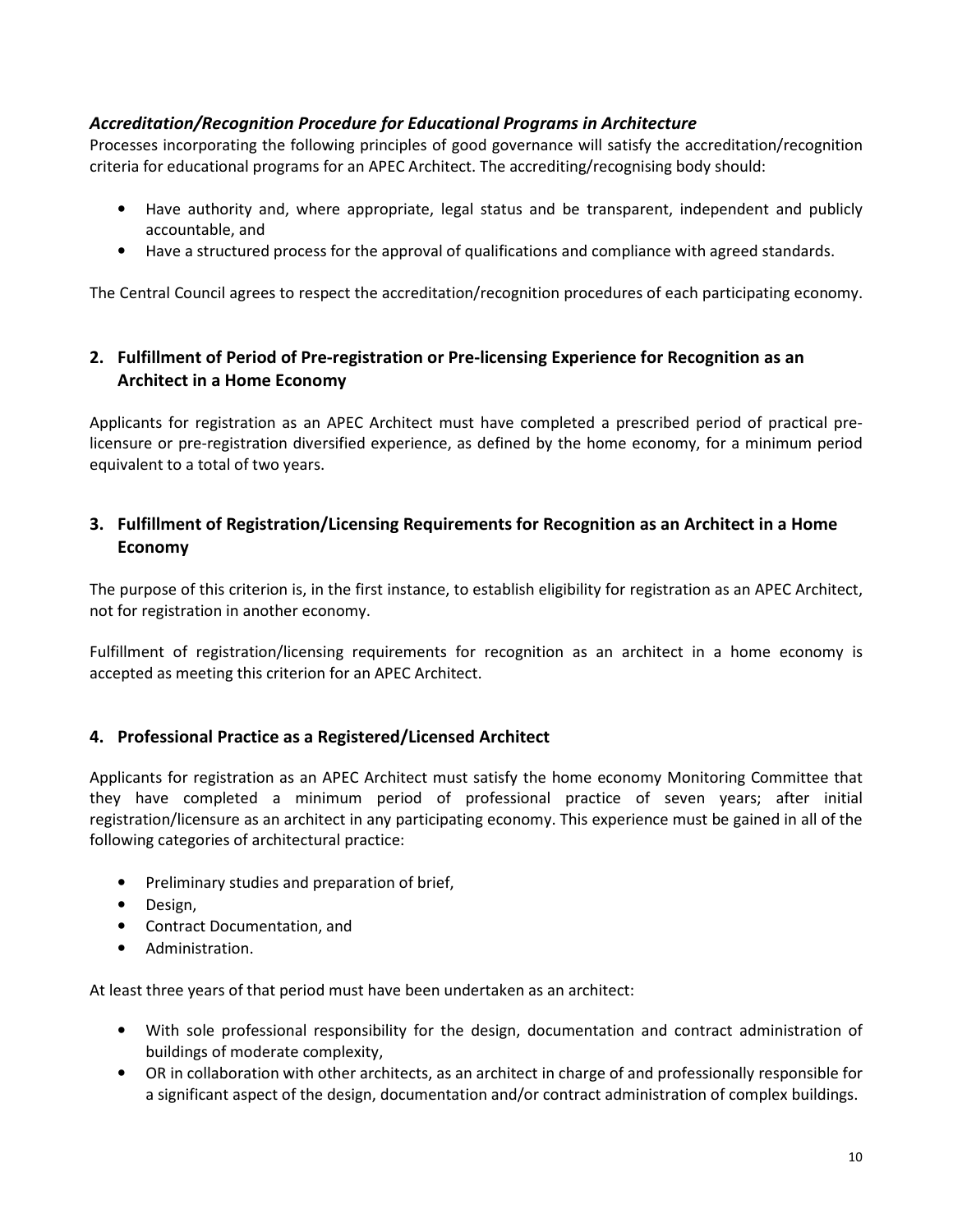#### Practice Jurisdiction

Professional practice that satisfies the above requirements undertaken in any economy may be accepted by the relevant Monitoring Committee.

#### Currency of Practice

To ensure competence, APEC Architect candidates who have not practised in a position of professional responsibility within the preceding two years are subject to a requirement to undertake a program of professional development or fulfill other prescribed conditions to be admitted to the APEC Architect Register.

## B. ENTITLEMENT TO REGISTRATION

#### 1. Admission to the APEC Architect Register

Candidates for registration as an APEC Architect must apply to the Monitoring Committee of their home economy to determine their eligibility for enrolment on that economy's section of the Register. In addition to details on education, training and professional recognition in any APEC jurisdiction, candidates will be required to submit a report on their post registration/licensure professional experience, outlining the categories of practice in which it was undertaken and the level of their involvement.

APEC Architects must also agree to be bound by the code of professional conduct of their home economy and of any jurisdiction in which they practice.

Particulars of APEC Architects to be recorded on the Register include:

- Name and business address:
- Home economy or jurisdiction in which the architect is registered/licensed; and
- Any other economy in which the architect is registered/licensed.

The registration numbers assigned to APEC Architects by Monitoring Committees are preceded by the following abbreviations of the name of the home economy:

| Australia                  | AU | <b>Republic of Mexico</b>   | MX |
|----------------------------|----|-----------------------------|----|
| Canada                     | CА | New Zealand                 | NZ |
| People's Republic of China | CΝ | Republic of the Philippines | PН |
| Hong Kong, China           | HК | Singapore                   | SG |
| Japan                      | JP | Chinese Taipei              | CT |
| Republic of Korea          | КR | Thailand                    | тн |
| Malaysia                   | MY | United States of America    | US |

Applications for admission to the APEC Architect Register are dealt with in a timely manner and will not normally exceed three months for completion. On admission to the Register, APEC Architects are issued with a Central Council Certificate of Registration by the home economy Monitoring Committee and an APEC Architect Identification Card bearing the architect's name, name of home economy and date and currency of APEC Architect registration. On request, Monitoring Committees also provide relevant information to the regulatory authorities of other participating economies for registration purposes.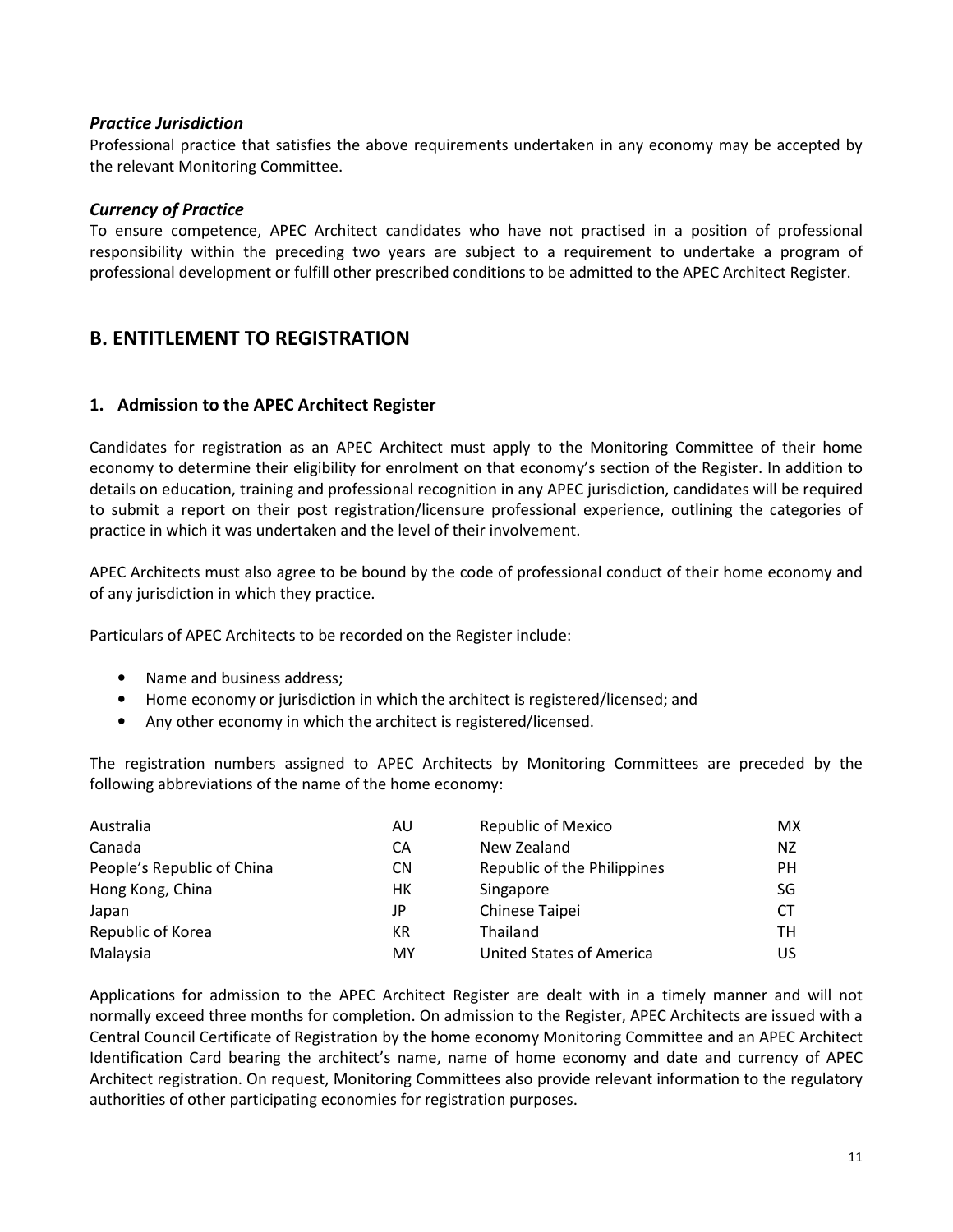#### 2. Maintaining APEC Architect Registration

APEC Architect registration is to be renewed on payment of an administration fee to a Monitoring Committee at intervals no greater than three years. Registration details are to be reviewed and renewed on application to practise in a host economy.

Renewal of registration is subject to compliance with the home economy regulatory authority or Monitoring Committee requirements to undertake programs of continuing professional development, or fulfil other tests of current competence. The Monitoring Committee may impose conditions on architects who have not practised in a position of professional responsibility during the preceding three years.

The registration of an APEC Architect will be cancelled if the architect ceases to be registered/licensed in the designated home economy. The registration of APEC Architects found, subject to due process, to be in breach of the code of professional conduct of either their home economy, or a host economy, may be suspended by their home economy Monitoring Committee.

#### 3. Acquired Rights

Should the authorisation of a Monitoring Committee be discontinued for any reason, APEC Architects enrolled in that economy may enroll on a database maintained by the Secretariat for this purpose, for a maximum period of two years. Alternatively they may apply for registration in a host economy and subsequent admission to the section of the APEC Architect Register in that economy.

## C. THE COMPETENCE OF AN APEC ARCHITECT

The skills and knowledge required for admission to the APEC Architect Register

#### An APEC Architect must be competent to create architectural designs that:

- Satisfy both aesthetic and technical requirements,
- Are informed by the history and theories of architecture and the related arts, technologies and human sciences,
- Demonstrate an understanding of the relationship between people and buildings, and between buildings and their environment, and the need to relate buildings and the spaces between them to human needs and scale,
- Respond to environmental concerns and address sustainability issues,
- Show skill in land-use planning and the planning process, and
- Take account of cultural and social factors and demonstrate an understanding of the responsibility of an architect to society.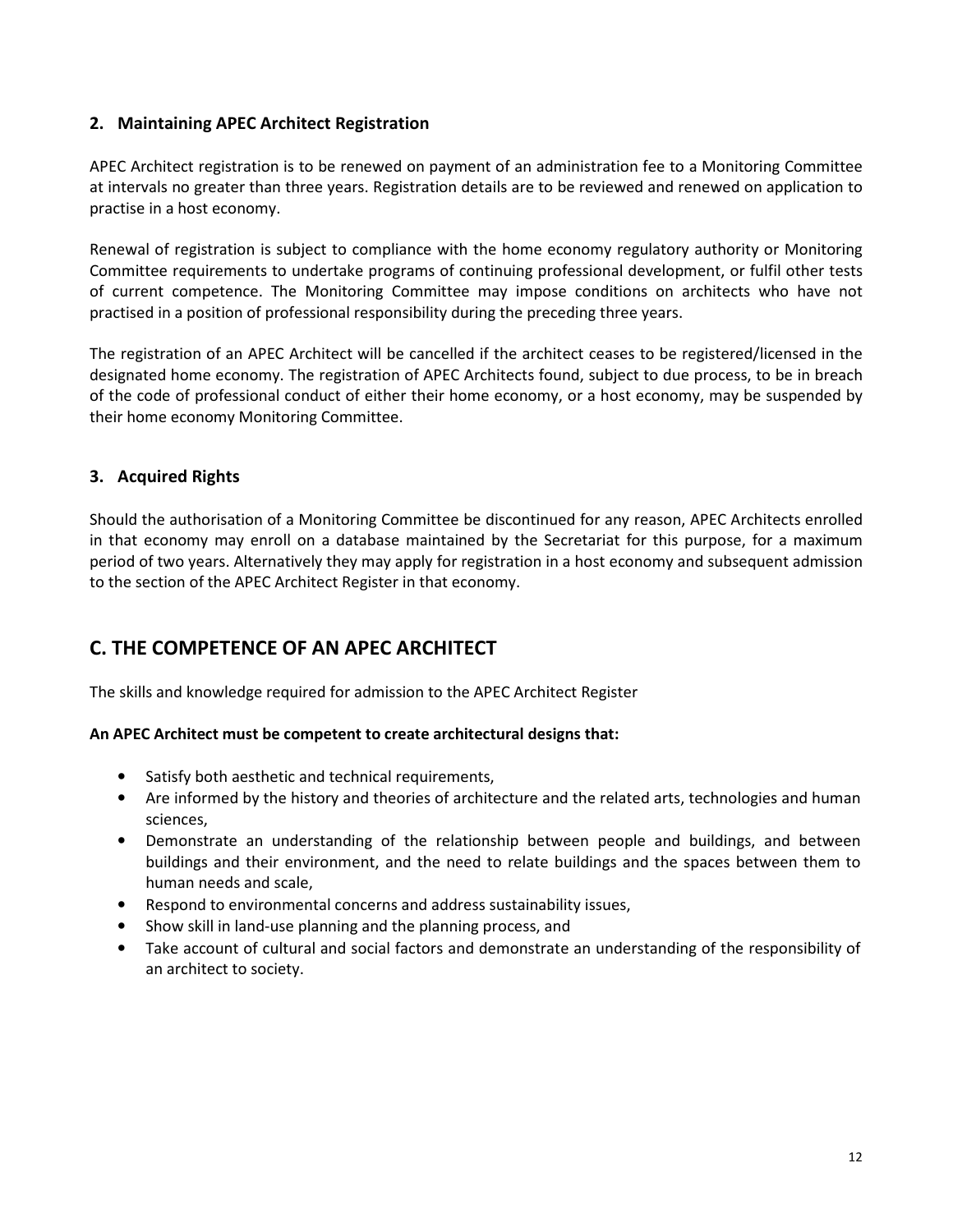#### An APEC Architect must be competent to translate a design concept into built form and be able to:

- Investigate and interpret design objectives and relevant issues and prepare the brief for a design project,
- Advise on project evaluations, feasibility studies and programs,
- Evaluate and determine structural, constructional and engineering elements of a building design and integrate the advice and design of specialist disciplines into a building project,
- Assess the physical influences on buildings and the technologies associated with providing internal conditions of comfort and protection against the climate, and coordinate and integrate services systems to control them,
- Meet building users' requirements within the constraints imposed by cost factors and building regulations,
- Provide advice on issues of construction, procurement and contract administration,
- Generate the documentation and information needed to translate a design concept into a building, and
- Manage the procurement of buildings, administer contractual arrangements and monitor their construction.

#### An APEC Architect must be competent in the practice of architecture and:

- Observe legal and regulatory obligations related to the planning and construction of buildings,
- Have adequate knowledge of the industries, organisations and procedures involved in the management and realisation of a design project as a building,
- Observe the standards of conduct expected of a professional by the community, and
- Maintain competence in relevant aspects of the practice of architecture.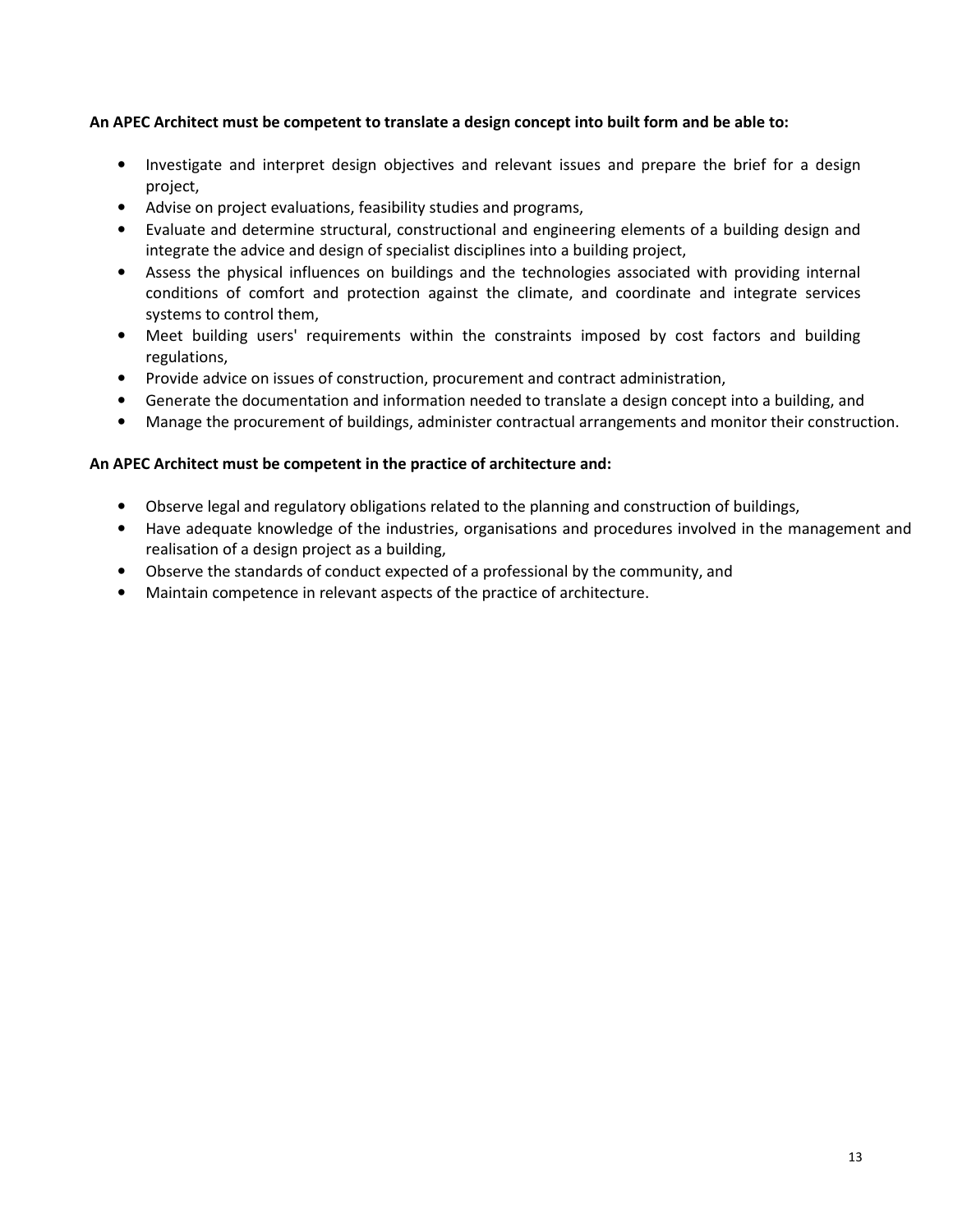## APEC Architect Register

The APEC Architect Register is the means by which the names of architects who have achieved common standards of professional competence are made publicly available.

To ensure that the information it contains is accurate and current, the APEC Architect Register is divided into independent sections established in each participating economy for the enrolment of architects who are registered/licensed in that economy. It consists of a series of decentralised, linked electronic databases, constructed and operated by the Monitoring Committee of each economy. The Monitoring Committee is responsible for maintaining and regularly updating the section of the Register it administers.

The participating economy acting as Secretariat maintains the central APEC Architect domain with hyperlinks to the individual APEC Architect database websites. Each website contains an introductory statement on the APEC Architect framework, information on APEC Architect registration requirements, access to the list of APEC Architects registered in its economy, and relevant publications and forms for downloading. Monitoring Committees publish on their websites any special requirements that the home economy places on APEC Architects from other economies.

A standard website format has been adopted by all economies to preserve the uniformity of the APEC Architect Register and provide ready access to the registered particulars of APEC Architects, whilst ensuring the security of the independent Register sections. All information contained on the website is updated at six month intervals. An opportunity is also provided for APEC Architects to indicate their willingness to consider offers of professional alliance with APEC Architects from other economies.

In addition to the links with each economy's APEC Architect database, the Central Council website contains information on the APEC Architect framework, contact details of participating economies, and other relevant matters. Application forms for assessment and registration are also available.

English has been adopted as the common language for exchanging information among APEC economies, although each economy is also free to use the language of the home economy and any other language of choice.

Advice on the registration of APEC Architects may be obtained electronically or from printed records of each section of the Register published annually by Monitoring Committees.

## The Reciprocal Recognition Framework

The Central Council has established a Reciprocal Recognition Framework which identifies participating economies that have adopted the same registration/certification requirements for APEC Architects from foreign economies, thereby establishing a reciprocal basis for the professional recognition of APEC Architects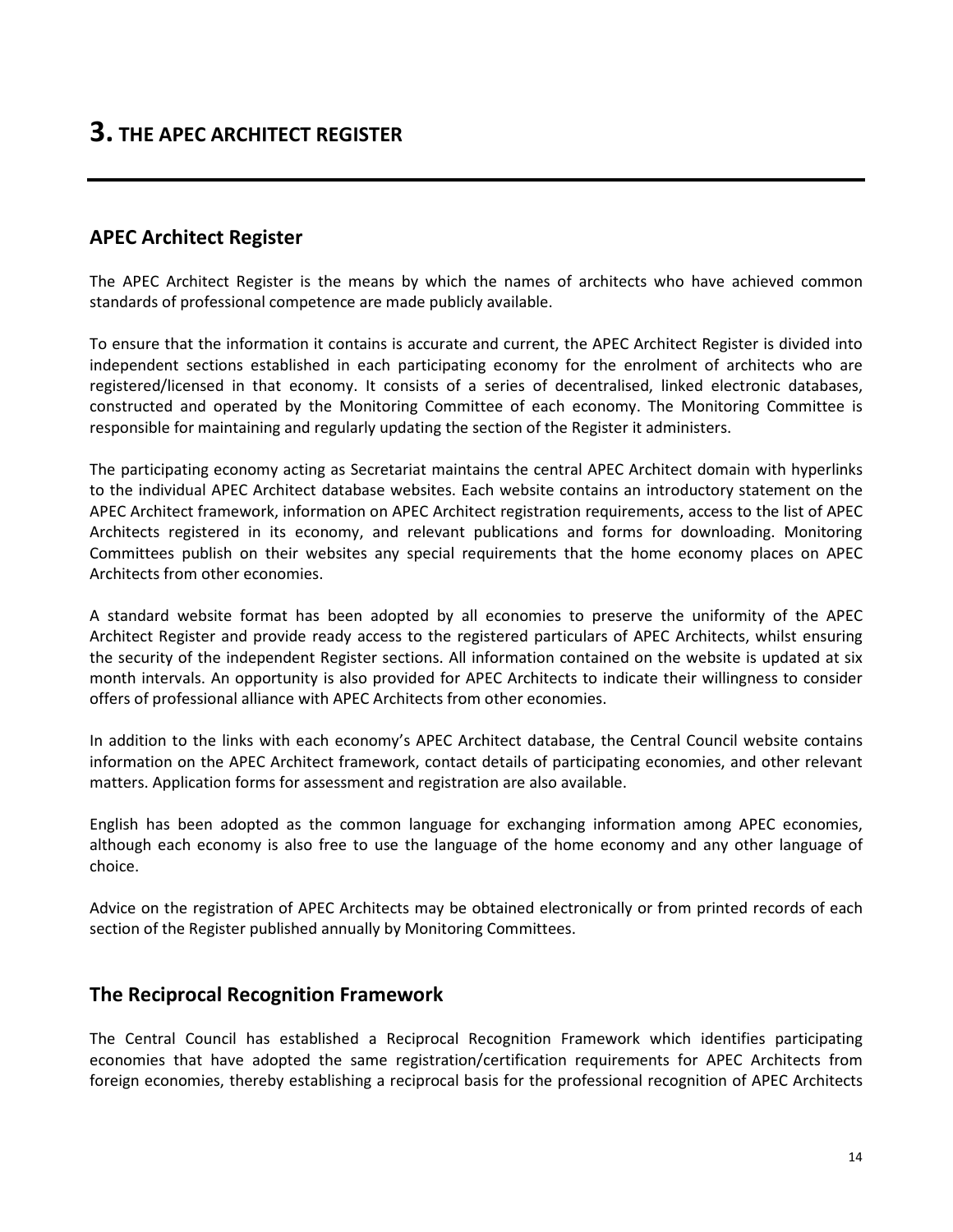from those economies. In assessing APEC Architects from economies with more restrictive categories of requirements, host economies may impose similar requirements to those of the applicant's economy.

Some APEC Architect participating economies do not yet provide for the independent practice of APEC Architects from other economies but it is understood that they are working towards this objective.

The Reciprocal Recognition Framework may be viewed on the Central Council website at www.apecarchitect.org.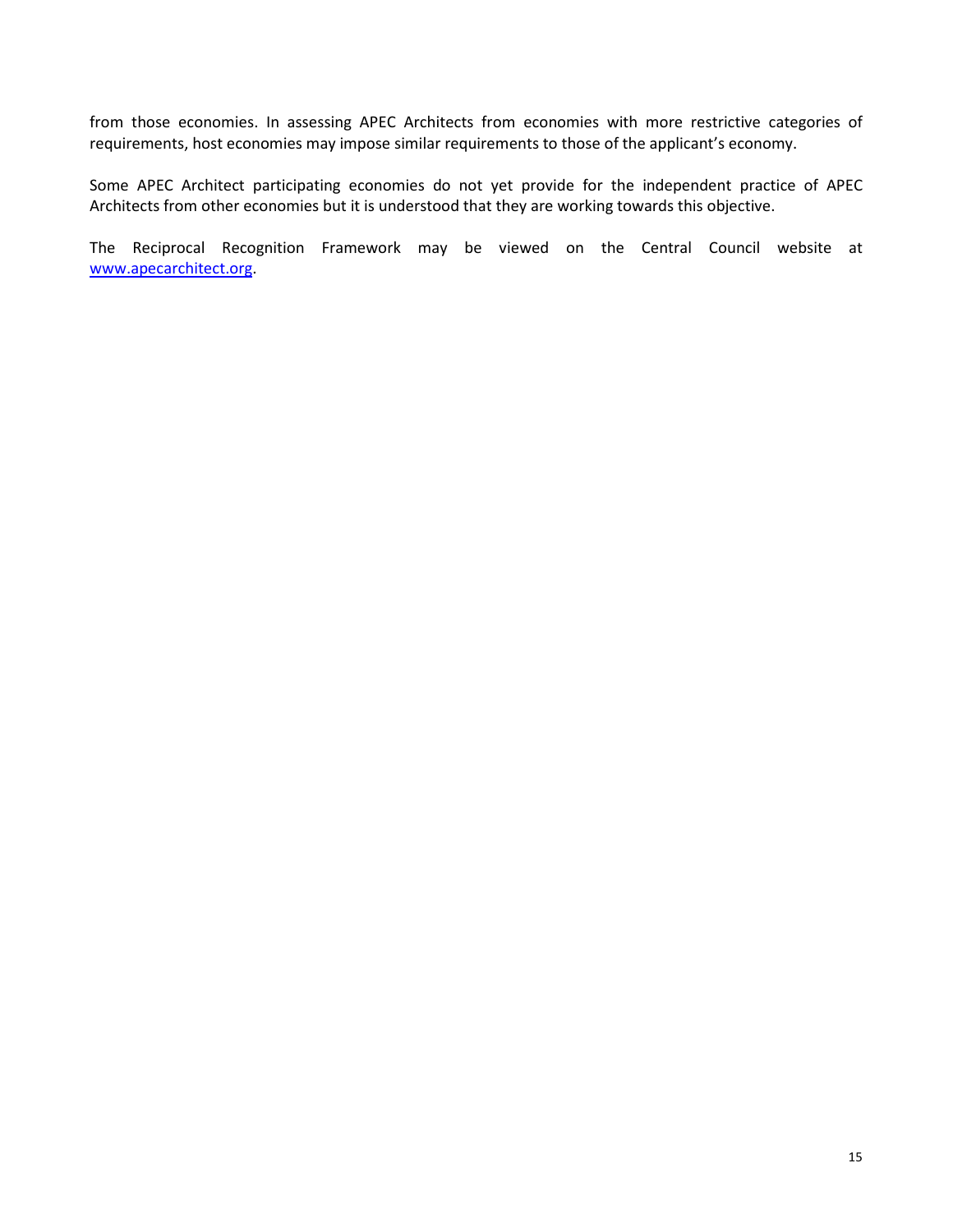#### THE APEC ARCHITECT PROJECT RECIPROCAL RECOGNITION FRAMEWORK - SUPPORT MATRIX (ALL ECONOMIES LOCAL COLLABORATION (LC) UNLESS NOTED)

|                       | <b>AUSTRALIA</b> | <b>CANADA</b> | <b>CHINA</b> | <b>HONG KONG</b> | JAPAN      | KOREA | MALAYSIA | MEXICO     | <b>NEW ZEALAND</b> | PHILIPPINES | SINGAPORE  | CHINESE TAIPEI | <b>THAILAND</b> | VSN        |
|-----------------------|------------------|---------------|--------------|------------------|------------|-------|----------|------------|--------------------|-------------|------------|----------------|-----------------|------------|
| <b>AUSTRALIA</b>      |                  | <b>DSA</b>    |              | <b>DSA</b>       | <b>DSA</b> |       |          |            | <b>CM</b>          |             | <b>DSA</b> | <b>DSA</b>     |                 |            |
| <b>CANADA</b>         | <b>DSA</b>       |               |              |                  |            |       |          | <b>DSA</b> | <b>DSA</b>         |             |            |                |                 | <b>CM</b>  |
| <b>CHINA</b>          |                  |               |              | <b>DSA</b>       |            |       |          |            |                    |             |            |                |                 |            |
| <b>HONG KONG</b>      | <b>DSA</b>       |               | <b>DSA</b>   |                  |            |       |          |            | <b>DSA</b>         |             |            |                |                 |            |
| <b>JAPAN</b>          | <b>DSA</b>       |               |              |                  |            |       |          |            | <b>DSA</b>         |             |            |                |                 |            |
| <b>KOREA</b>          |                  |               |              |                  |            |       |          |            |                    |             |            |                |                 |            |
| <b>MALAYSIA</b>       |                  |               |              |                  |            |       |          |            |                    |             |            |                |                 |            |
| <b>MEXICO</b>         |                  | <b>DSA</b>    |              |                  |            |       |          |            |                    |             |            |                |                 | <b>DSA</b> |
| <b>NEW ZEALAND</b>    | <b>CM</b>        | <b>DSA</b>    |              | <b>DSA</b>       | <b>DSA</b> |       |          |            |                    |             | <b>DSA</b> | <b>DSA</b>     |                 |            |
| <b>PHILIPPINES</b>    |                  |               |              |                  |            |       |          |            |                    |             |            |                |                 |            |
| <b>SINGAPORE</b>      | <b>DSA</b>       |               |              |                  |            |       |          |            | <b>DSA</b>         |             |            |                |                 |            |
| <b>CHINESE TAIPEI</b> | <b>DSA</b>       |               |              |                  |            |       |          |            | <b>DSA</b>         |             |            |                |                 |            |
| <b>THAILAND</b>       |                  |               |              |                  |            |       |          |            |                    |             |            |                |                 |            |
| <b>USA</b>            |                  | <b>CM</b>     |              |                  |            |       |          | <b>DSA</b> |                    |             |            |                |                 |            |

CM – Complete Mobility, DSA - Domain Specific Assessment, CRE – Comprehensive Registration Examination, E – Examination, HER – Host Economy Residence, LC – Local Collaboration, NR – No Recognition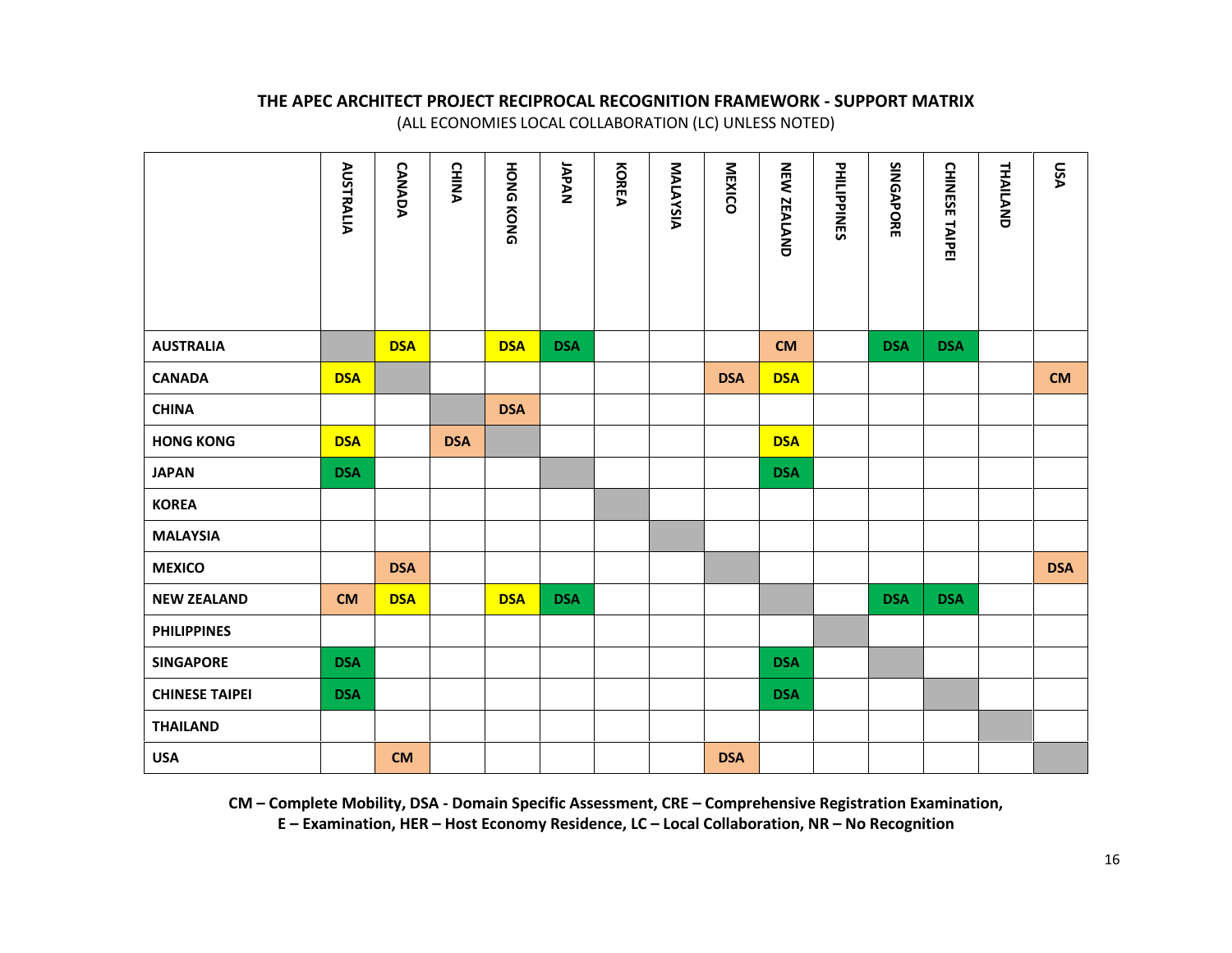## 4. MONITORING COMMITTEES

The policies of the Central Council are put into effect by independent Monitoring Committees established in each participating economy for this purpose and authorised by the Central Council to act on its behalf. Their primary responsibility is to manage the section of the APEC Architect Register in that economy, in accordance with Central Council policy and rules of procedure.

## A. COMPOSITION

Whilst the composition of Monitoring Committees is a matter for each economy to decide, the size and balance of its membership will be dictated by the functions it must perform, particularly with regard to evaluation of the qualifications and professional experience of candidates applying for admission to the section of the APEC Architect Register it maintains.

Monitoring Committees should be recognised as competent by the authorities responsible for the professional recognition of architects within the economy. Their members are also required to speak authoritatively on the issues of concern to the Central Council and would normally represent appropriate bodies such as the regulatory authority, professional associations and educational institutions in the sponsoring economy.

## B. FUNCTIONS

Monitoring Committees, when authorised, carry out the following functions and manage the section of the APEC Architect Register, with delegated authority of the Central Council, for which they are responsible, in accordance with Central Council policy, guidelines and rules of procedure.

#### Constituent Bodies of the Central Council

Monitoring Committees that have been authorised to maintain a section of the APEC Architect Register are the constituent bodies of the Central Council. Each Monitoring Committee must nominate at least one representative to the APEC Architect Central Council, although there is no restriction on the number of members they appoint. However, it is expected that representatives will be able to speak on behalf of the regulatory authority in their economy.

Each authorised Monitoring Committee is entitled to one vote on the Central Council.

#### APEC Architect Register

The central duty of an authorised Monitoring Committee is to establish and maintain a section of the APEC Architect Register for the enrolment of APEC Architects registered/licensed in that economy. It is responsible for the enrolment and periodic renewal of the names of architects on the Register who satisfy APEC Architect criteria, and the removal of the names of those who no longer comply. Each Monitoring Committee must establish, monitor and regularly update the database of the section of the Register for that economy and publish a list of APEC Architects enrolled on that section.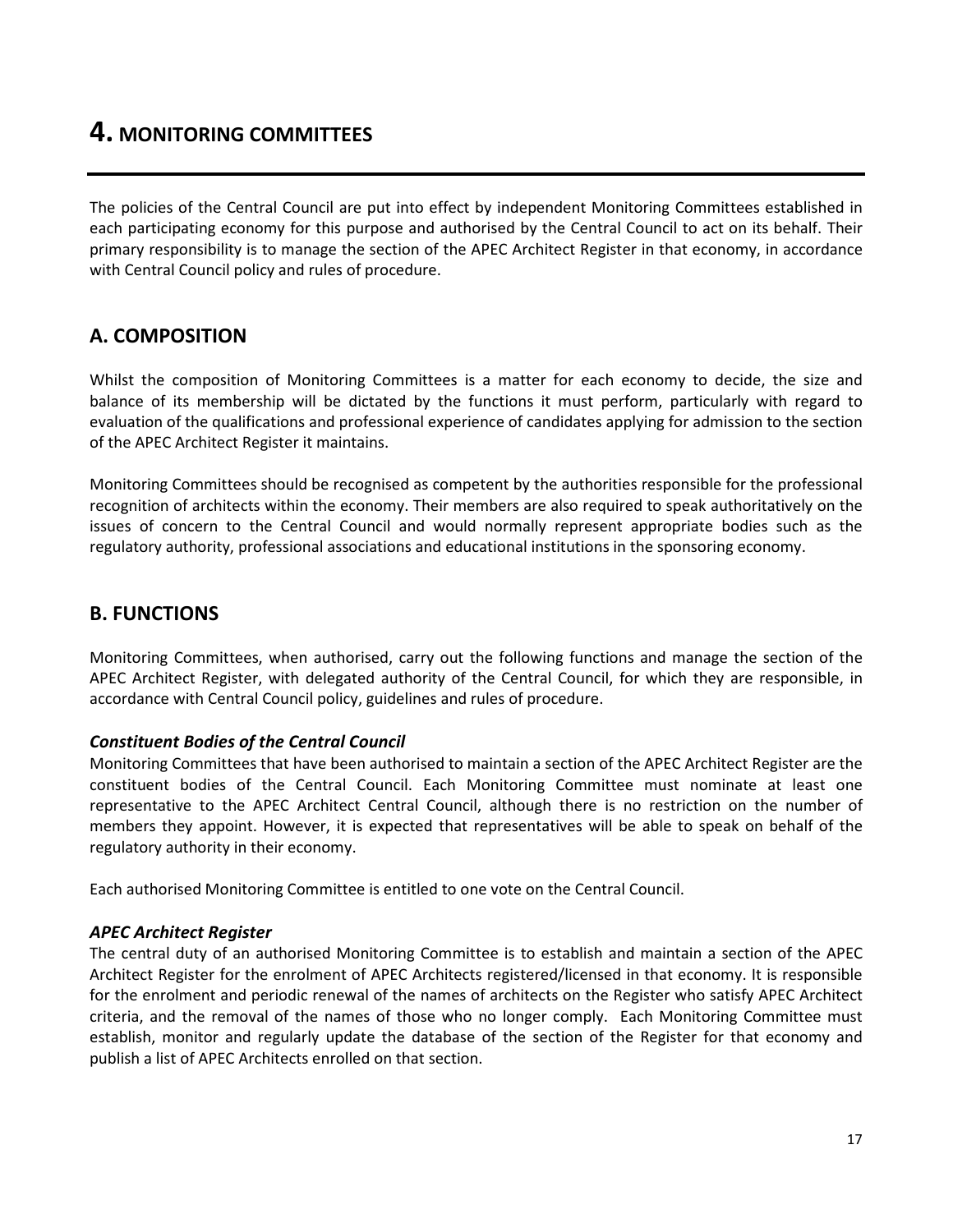Monitoring Committees issue Certificates of APEC Architect Registration and APEC Architect Identification Cards, and provide advice on registered particulars of APEC Architects, on request.

#### Assessment of Candidates for Registration

Monitoring Committees must authenticate the architectural education and practical experience of each candidate and certify it as satisfying APEC Architect criteria. They are also required to evaluate the subsequent seven-year period of professional experience as a registered/licensed practitioner for compliance with APEC Architect requirements in accordance with Central Council guidelines on the information required, to ensure uniformity between economies. Assessments are conducted at least annually and applications dealt with in a timely manner.

Opportunities are provided for individuals to request a review of an adverse judgment.

#### Maintaining Standards

Monitoring Committees must equally ensure that the required standards continue to be maintained by the architects enrolled on their sections of the APEC Architect Register. To provide assurance that the professional competence of APEC Architects remains at an acceptable level, the Central Council requires confirmation that renewal of registration in the home economy is subject to compliance with professional development requirements or similar tests of continued competence.

Similarly, Monitoring Committees have a duty to monitor the continued compliance of the systems employed for accreditation/recognition of architectural education and the professional recognition of architects in their economies with the standards originally authorised by the Central Council. The procedures adopted by Monitoring Committees for this purpose are subject to periodic review by the Central Council. Monitoring Committees must immediately notify the Council of any changes to professional recognition requirements that might conflict with APEC Architect criteria and policy.

#### Information and Communication

To ensure transparency of process in facilitating the mobility of architects throughout the APEC region, each Monitoring Committee publishes on its website any requirements that its economy places on APEC Architects from other economies.

At 12 month intervals Monitoring Committees are required to complete a Council Report on their APEC Architect registration activities and any other significant developments during the period, for circulation to all participating economies. The Secretariat also posts updates of its activities and other relevant information on the Central Council website every three months. Another important function of Monitoring Committees is to promote the benefits of registration as an APEC Architect to members of the profession, both nationally and internationally, and to regulatory authorities and other relevant organisations.

The APEC Architect Secretariat maintains regular dialogue with the APEC Secretariat.

#### Central Council Obligations

As the constituent bodies of the Central Council, Monitoring Committees act as the point of contact and centre of information for the APEC Architect project in each economy. They have responsibility for promotion of the project, and for the publication and distribution of relevant documents and the provision of advice on all APEC Architect matters to architects, government authorities and other external agencies. Monitoring Committees,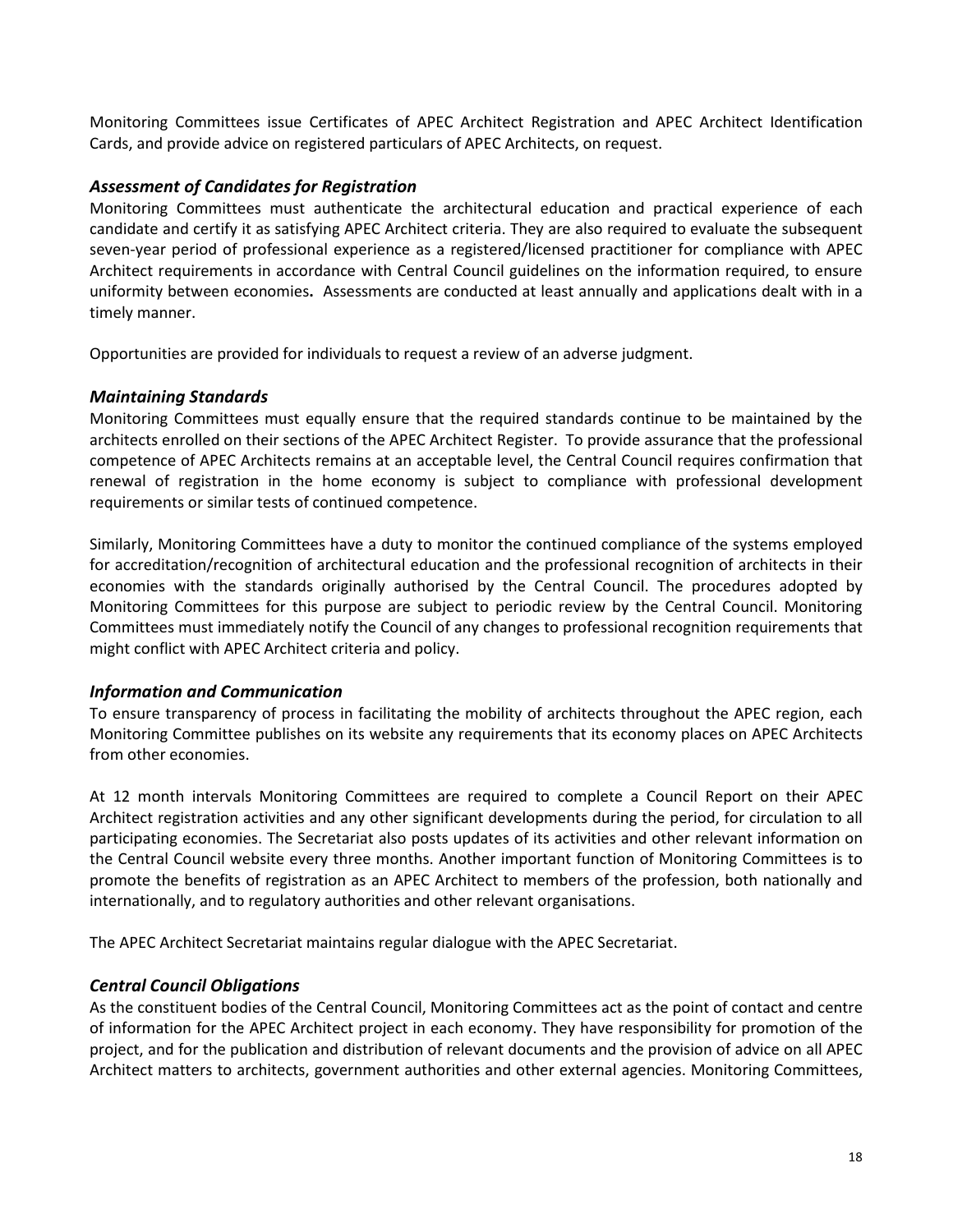or their representatives, also contribute to the administrative and review functions of the Central Council as required.

From time to time participating economies are called upon to act as Secretariat, on a rotating basis, and to provide administrative services for the Central Council for a limited period.

## C. AUTHORISATION OF MONITORING COMMITTEES

An APEC economy seeking to operate a section of the APEC Architect Register must first constitute a Monitoring Committee to submit an application to the APEC Architect Central Council, through the Secretariat, for authorisation to do so. (Note: In economies with multiple domestic jurisdictions, where applicable, the professional standards and criteria established by national organisations acting as councils of individual regulatory authorities are those to be evaluated for the authorisation of Monitoring Committees.)

#### Application for Authorisation

To promote consistency and transparency of process, the Central Council has prepared guidelines on the information to be provided by Monitoring Committees in support of their applications for authorisation to show conformance with APEC Architect criteria. It will require advice on:

- Education and practical experience/training requirements for registration/licensure as an architect in that economy,
- The accreditation/ recognition procedures employed to assess them, and
- Procedures adopted to assess compliance with the required professional practice experience as a registered/licensed architect.

Additional information required by the Central Council will include the composition of Monitoring Committees, the procedures they will employ for management of the section of the APEC Architect Register for which they will be responsible, and the resources available for undertaking these responsibilities. In reaching its decision, the Council will assess the professional recognition criteria and assessment systems in place in the economy applying for authorisation to determine their compliance with APEC Architect criteria. It will also take into account quality assurance provisions adopted by the economy to monitor continued conformance with required standards of competence and of professional conduct.

Economies, authorised to do so, may establish a section of the APEC Architect Register. Economies not authorised to operate a section of the Register will receive guidance on rectifying deficiencies and have the right to reapply.

#### Continued Authorisation

Authorised Monitoring Committees, and the procedures they adopt, are subject to periodic review by the Central Council to ensure that they continue to comply with agreed standards. They must immediately notify the Central Council of any material changes in education provision, accreditation/recognition systems and registration/licensure requirements to those which were approved for initial authorisation, or of any other significant developments concerning the professional recognition of architects in their economies that might conflict with Council policy.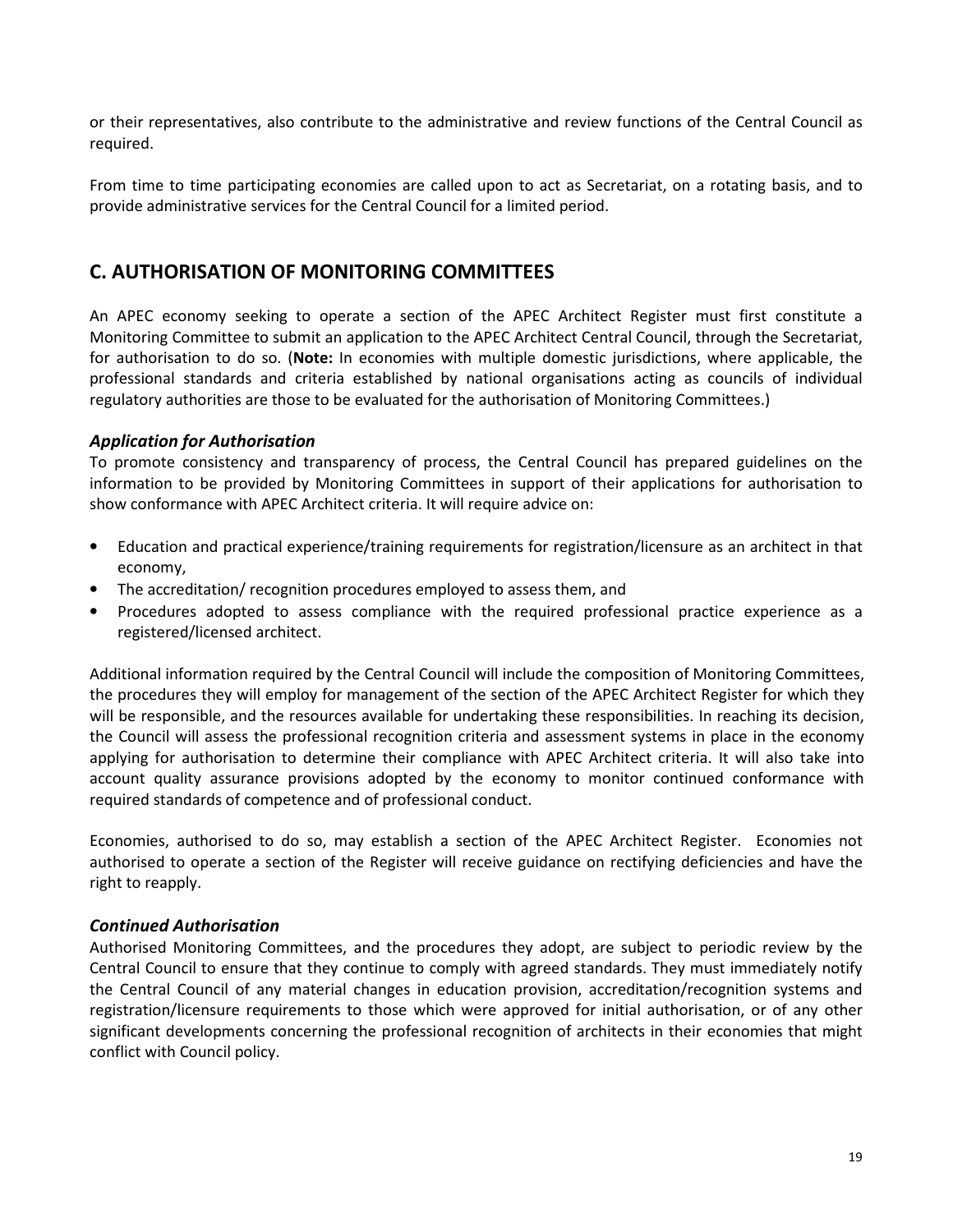A Monitoring Committee whose authorisation has been suspended by the Central Council because it no longer conforms with the APEC Architect criteria may, with reason, request an independent review of the decision.

#### Termination of Authorisation

A Monitoring Committee may surrender its authorisation to maintain a section of the APEC Architect Register after giving due notice to the Central Council.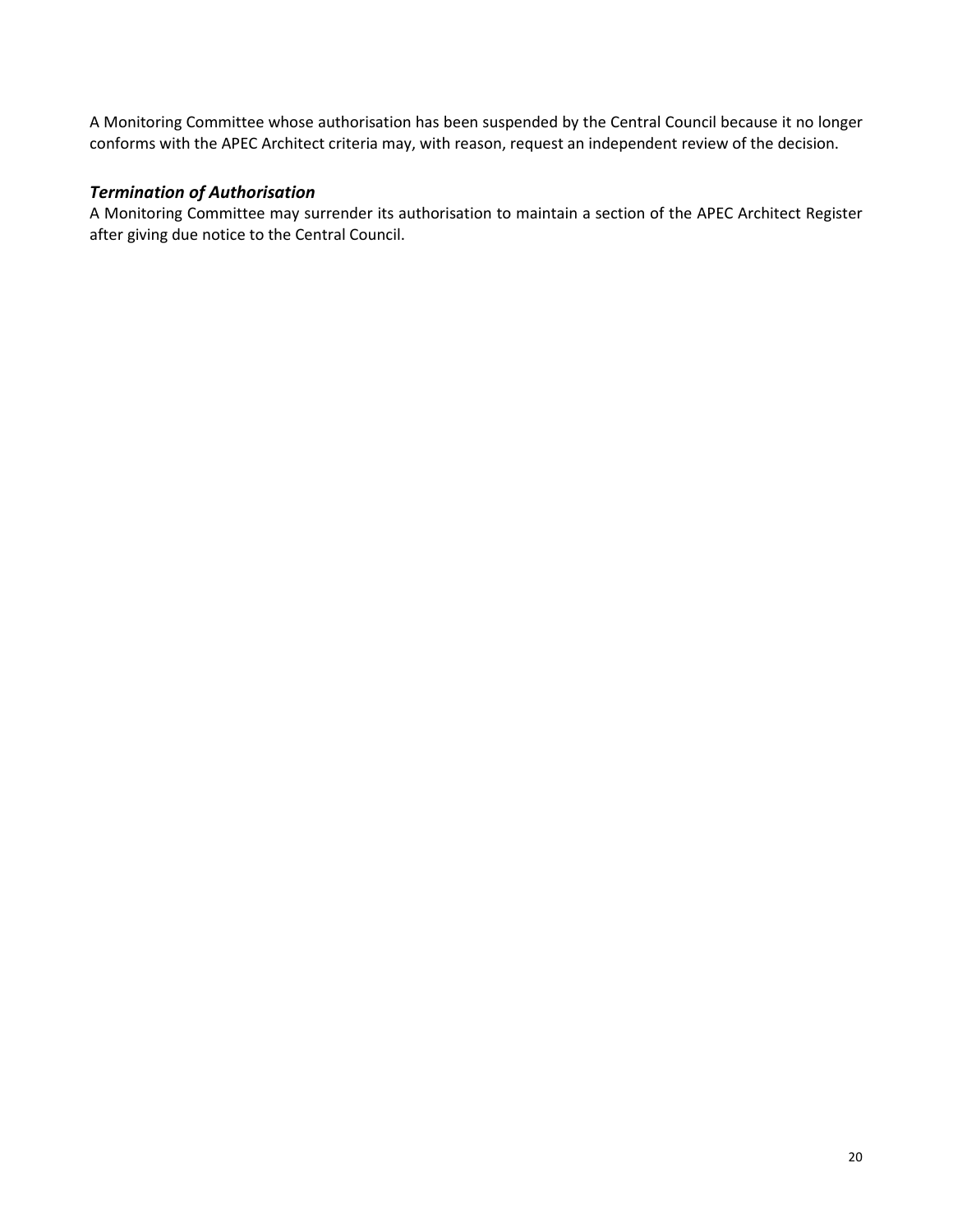## 5. THE APEC ARCHITECT CENTRAL COUNCIL

Overall authority for the control and management of the APEC Architect framework rests with the Central Council. It is the responsibility of the Central Council to determine policy and procedures for all matters relating to the APEC Architect Register and to promote its objectives. The Central Council may delegate authority to authorised Monitoring Committees in each participating economy to carry out its functions.

Architects wishing to export their professional services to other economies, and regulatory authorities requiring evidence that they are competent to do so, may turn to the APEC Architect Register to facilitate achievement of these objectives. It is important that the policy adopted by the APEC Architect Central Council and the procedures employed to implement them are readily accessible and equitable to all parties.

## Constitution of the Central Council

The Central Council acts as the joint governing body for the APEC Architect framework and is composed of at least one representative from the Monitoring Committee of each economy authorised to operate a section of the Register. There is no limit to the number of members appointed to the Council by Monitoring Committees but each authorised economy is entitled to only one vote.

To promote the project and extend its benefits, economies that have not yet received authorisation to maintain a section of the APEC Architect Register are also invited by the Council to appoint representatives to attend its meetings as non-voting observers. Although observers are not entitled to take part in the decision making process, this provides an opportunity for them to familiarise themselves with the APEC Architect framework with a view to establishing a Monitoring Committee in their own economy.

## Duties of the Central Council

The Central Council has ultimate responsibility for the operation of each aspect of the APEC Architect framework. Its duties include the following:

#### Maintenance of the APEC Architect Register:

- Determine standards and assessment procedures for admission, renewal and termination of the registration of an APEC Architect,
- Oversee and coordinate all sections of the Register operated by independent Monitoring Committees, maintain the APEC Architect website, and
- Establish and apply governance systems and quality assurance strategies to review and maintain uniformity and compliance with agreed criteria.

#### Establishment of Monitoring Committees:

- Determine policy concerning the composition, authorisation and responsibilities of Monitoring Committees,
- Assess applications for authorisation of Monitoring Committees to operate a section of the APEC Architect Register, and to hear appeals, and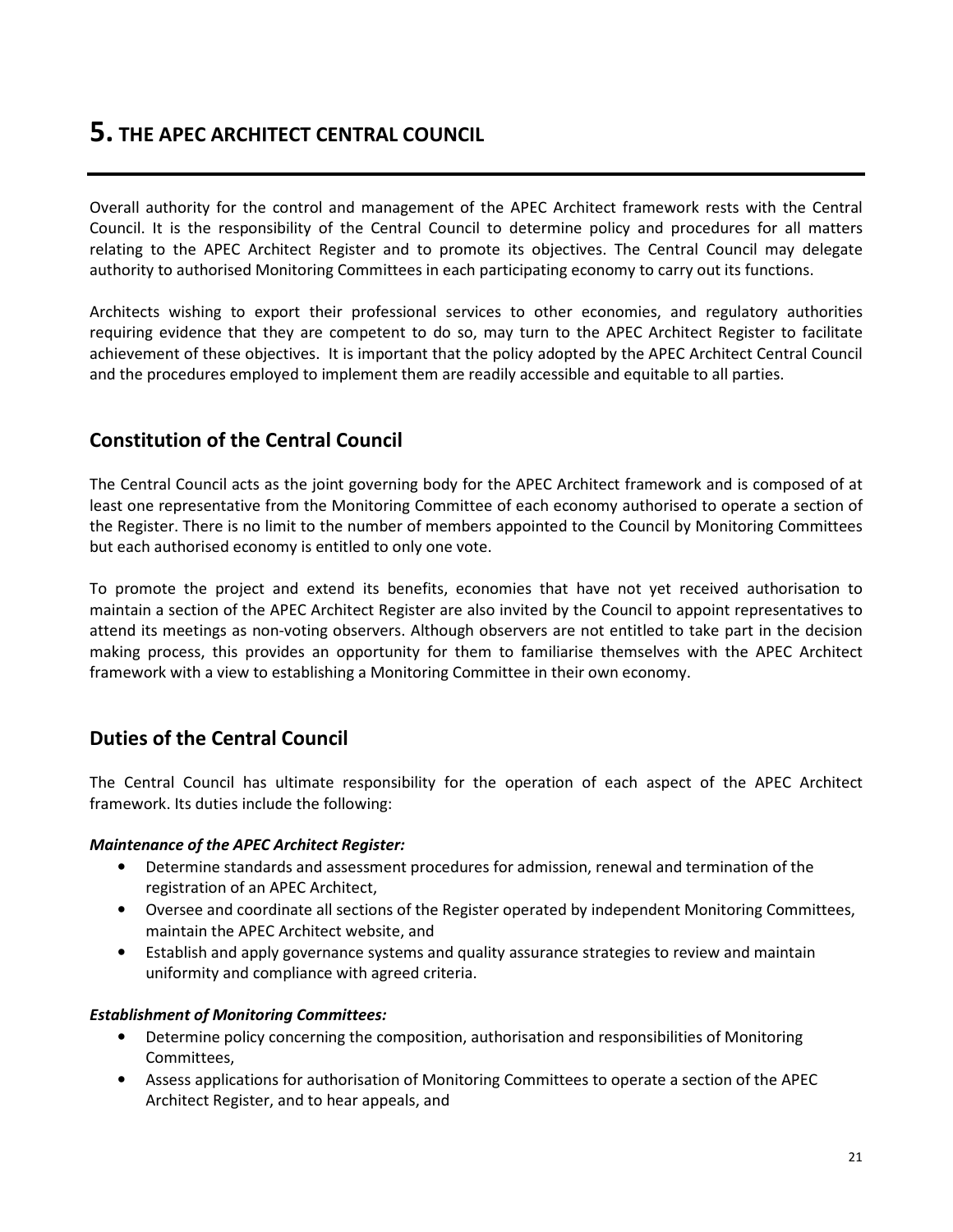• Conduct reviews of registration systems and standards in authorised participating economies to ensure continued compliance.

#### Oversight of the Reciprocal Recognition Framework

- Regularly review the commitment of participating economies to the nominated categories of registration/certification requirements that they are prepared to offer APEC Architects from other economies, and
- Ensure that the reciprocal commitments recorded on all websites are accurate and current.

#### Administration of the APEC Architect Project

- Make provision for a Secretariat to administer the business of Council, maintain records and coordinate with Monitoring Committees, and
- Act as a communications centre to provide information, documentation and advice on all aspects of the project.

## Standards and Criteria for Registration as an APEC Architect

The purpose of the APEC Architect Register is to establish authoritative and reliable evidence of the achievement of common standards of professional competence by the architects enrolled on it. Registration is reserved for experienced practitioners to provide an additional level of assurance to consumers.

The criteria adopted for registration as an APEC Architect are based on a dynamic set of principles that identify common elements of professional recognition in APEC economies and reflect current practice norms. These standards and criteria are incorporated in Council guidelines periodically reviewed by the Central Council to ensure that they remain relevant to international best practice within the profession.

Equally the Council must assure itself that APEC Architect standards are rigorously upheld and uniformly applied by the Monitoring Committees authorised to assess them. Strategies employed by the Council to ensure continued compliance by participating economies with required standards rely on a system of regular reporting and notification of changes to agreed process by Monitoring Committees, supplemented by informal visits and discussions when necessary.

## Information and Communication

An important role for the Central Council is to promote the APEC Architect Register throughout the region and to provide advice and support to governments and regulatory authorities to help streamline recognition procedures for APEC Architects. Understanding current restrictions to the mobility of architects and developing strategies to address them play a significant part in the effective operation of the APEC Architect framework. The Council maintains regular communication between participating economies, and advises architects on the significant benefits that registration as an APEC Architect provides in the export of professional services

While much of the publication and dissemination of Council documents is handled by Monitoring Committees, information provision and promotion of the project remains the responsibility of the Central Council.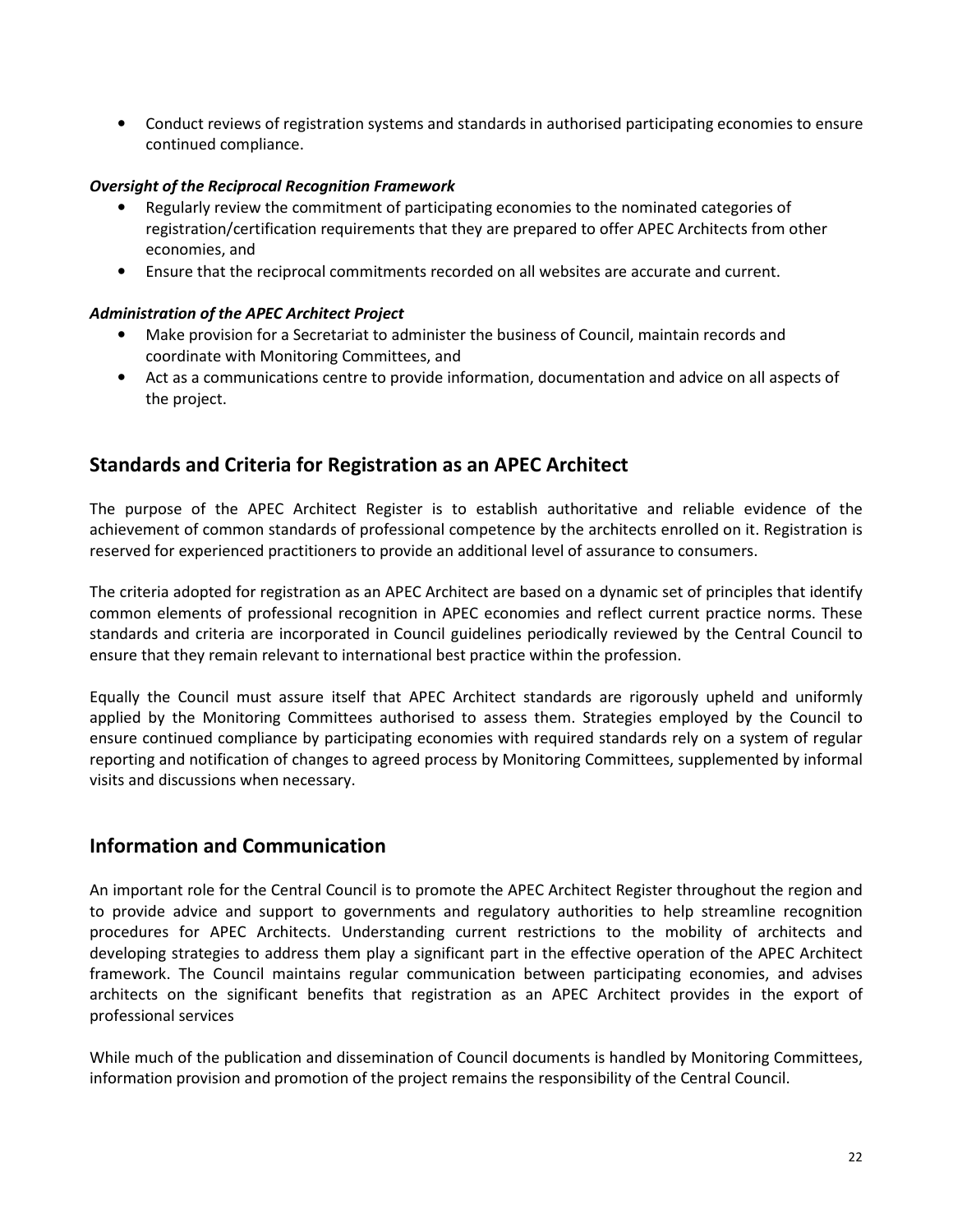## Council Proceedings

#### Council Meetings

The Central Council meets at least every two years, at a date and venue determined by the members, to review its procedures and criteria, consider applications for authorisation of Monitoring Committees, receive reports from participating economies, and deal with matters arising. Participating economies host the meetings on an alternating basis.

#### Membership

The selection of members to be appointed to the Council and their terms of office is a matter for decision by Monitoring Committees, within the guidelines established by the Central Council.

#### Meeting Chair

The Meeting Chair is normally appointed by the Monitoring Committee acting as host for the Central Council general meeting, although this may be varied as required.

#### Meeting Agenda

To provide an opportunity for all Monitoring Committees to have an input into the topics to be discussed at Council meetings, draft meeting agendas prepared by the Secretariat are circulated for comment to Central Council members, revised and recirculated in the meeting Brief for final adoption by consensus at the start of the Central Council meeting.

#### Meeting Quorum

The Central Council meeting quorum is two thirds of the Central Council Monitoring Committee membership.

#### **Attendance**

Monitoring Committees whose representatives fail to attend three consecutive meetings will be deemed to have withdrawn from the APEC Architect framework and may need to reapply for activation of their authorisation should they wish to continue as participants.

#### Decision Making

All Central Council decisions in connection with changes to APEC Architect criteria and registration policy, and the authorisation or conditional suspension of Monitoring Committees, require the two-third support of all Central Council member Monitoring Committees for adoption. Council decisions on other matters are arrived at by the consensus of members present. A Monitoring Committee must be represented in order to vote. All decisions requiring voting must be notified in advance of the meeting for pre-circulation with the agenda.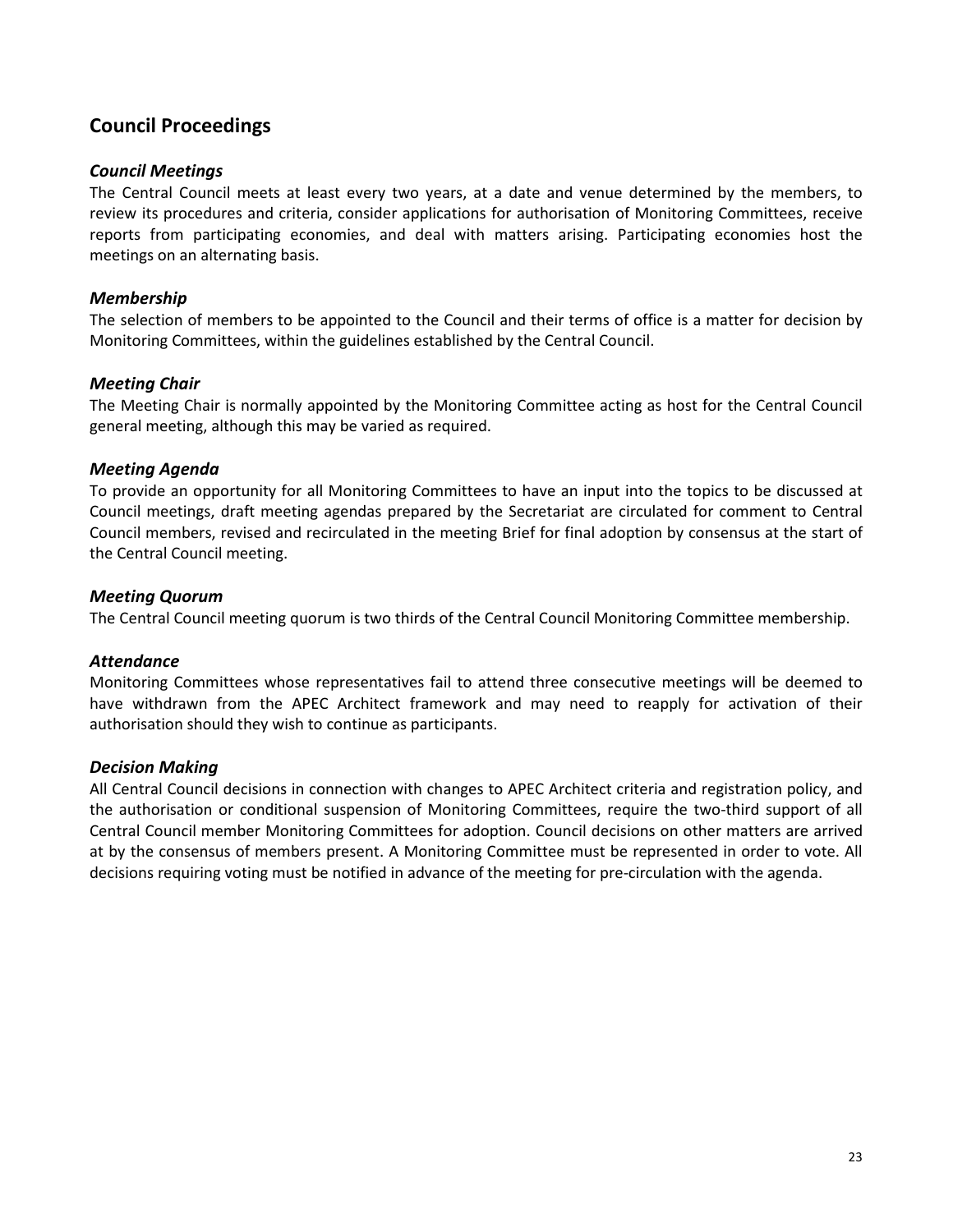## 6. ADMINISTRATIVE ARRANGEMENTS – THE SECRETARIAT

To provide an equitable system for sharing the provision of administrative services among economies, Central Council business is conducted by participating economies, which take on the role of Secretariat on a rotational basis. The minimum period for economies to act in this capacity is two years and they may reapply to continue for a subsequent term of office.

The economy acting as Secretariat may delegate any of its functions to another economy by mutual agreement, or participating economies may be exempted from the Secretariat obligation at their request. Alternatively two or more participating economies may undertake the Secretariat role jointly and Monitoring Committees may share Council meeting expenses at the request of the host economy. Budgetary and resource information recorded by Secretariats during their terms in office administering the APEC Architect framework, guide the Council in developing financial strategies.

The Central Council Secretariat is responsible for the conduct of Council meetings and the management of Council records, maintenance of the APEC Architect website and administration of its finances during its term of office. It is also required to arrange for the appointment of Council members, the authorisation of Monitoring Committees and the application of quality assurance provisions from time to time, and to act as a centre of information for all APEC Architect matters.

## Mechanism, Procedures and Documents for Secretariat Service by Member **Economies**

#### Schedule of Rotation to Act at Secretariat

A system for the rotation of the Secretariat services among member economies is generally accepted by the Council as a notional timeframe. Commitments made by economies to serve for a period of not less than two years are received by the Council although it is acknowledged that the commitments are not binding on any economy. The Schedule of rotation is updated every Council Meeting and before the scheduled time of service, Council confirms whether or not the economy accepts the role and responsibilities.

#### Hosting of the Council Meeting

It is also generally accepted that for convenience and logistical advantage, the member economy acting as Secretariat will also act as host for the Central Council Meeting scheduled every two years. Thus, the Central Council Meeting is expected to occur towards the end of the second year of service of the member economy serving as Secretariat.

#### Funding Formula for the Secretariat

Secretariat service by any member economy is given assistance by other member economies in accordance with a funding formula formulated and approved by all member economies.